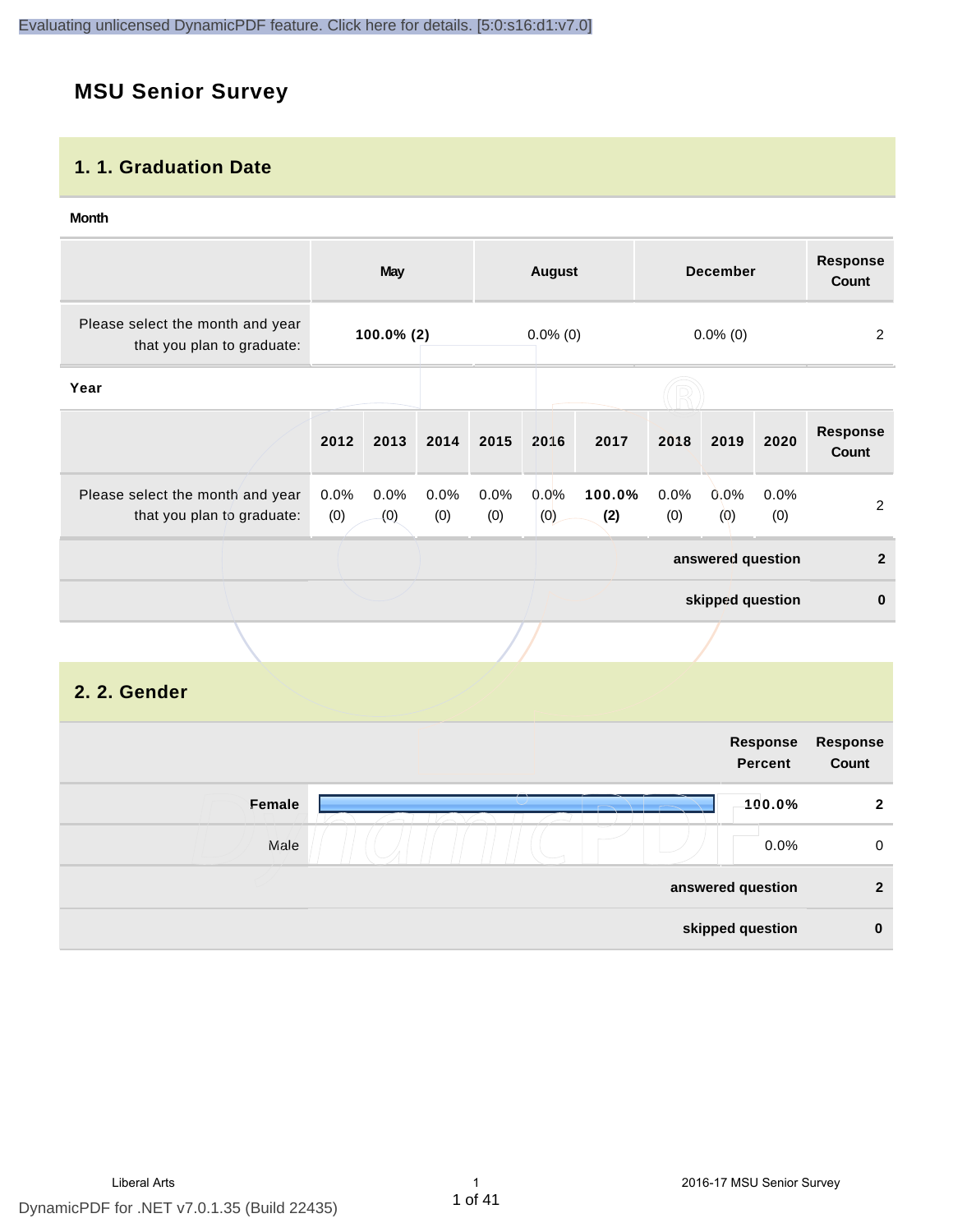# **3. 3. Ethnic Background**

|                                           | <b>Response</b><br><b>Percent</b> | Response<br>Count |
|-------------------------------------------|-----------------------------------|-------------------|
| White                                     | 0.0%                              | $\pmb{0}$         |
| <b>Black/African-American</b>             | 100.0%                            | $\mathbf{2}$      |
| Asian                                     | 0.0%                              | $\mathbf 0$       |
| Hispanic/Latino                           | 0.0%                              | $\mathbf 0$       |
| American Indian/Alaskan Native            | 0.0%                              | $\mathbf 0$       |
| Native Hawaiian/Other Pacific<br>Islander | 0.0%                              | $\,0\,$           |
| Two or more races                         | 0.0%                              | $\pmb{0}$         |
|                                           | answered question                 | $\mathbf 2$       |
|                                           | skipped question                  | $\pmb{0}$         |
|                                           |                                   |                   |
|                                           |                                   |                   |

## **4. 4. Are you a U.S. citizen?**

|            |            | Response<br>Percent | Response<br>Count |
|------------|------------|---------------------|-------------------|
| <b>Yes</b> |            | 100.0%              | $\mathbf{2}$      |
| No         | $\bigcirc$ | $0.0\%$             | 0                 |
|            |            | answered question   | $\mathbf{2}$      |
|            |            | skipped question    | $\bf{0}$          |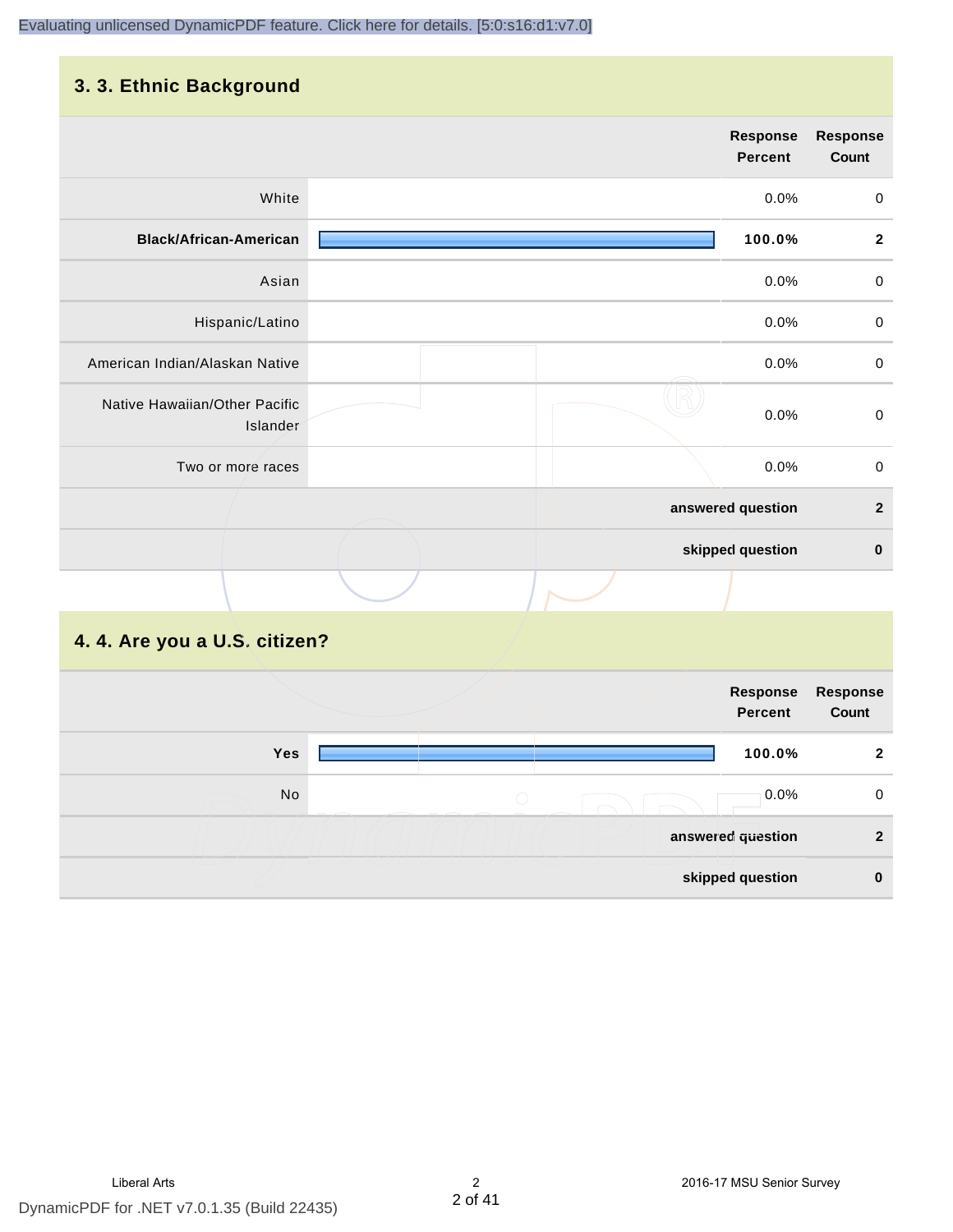# **5. 5. What is your residency classification at MSU?**

| Response<br>Count | Response<br>Percent |          |               |
|-------------------|---------------------|----------|---------------|
| $\mathbf 2$       | 100.0%              |          | In-state      |
| $\pmb{0}$         | 0.0%                |          | Out-of-state  |
| $\pmb{0}$         | 0.0%                |          | International |
| $\boldsymbol{2}$  | answered question   |          |               |
| $\pmb{0}$         | skipped question    |          |               |
|                   |                     | ynamicPD |               |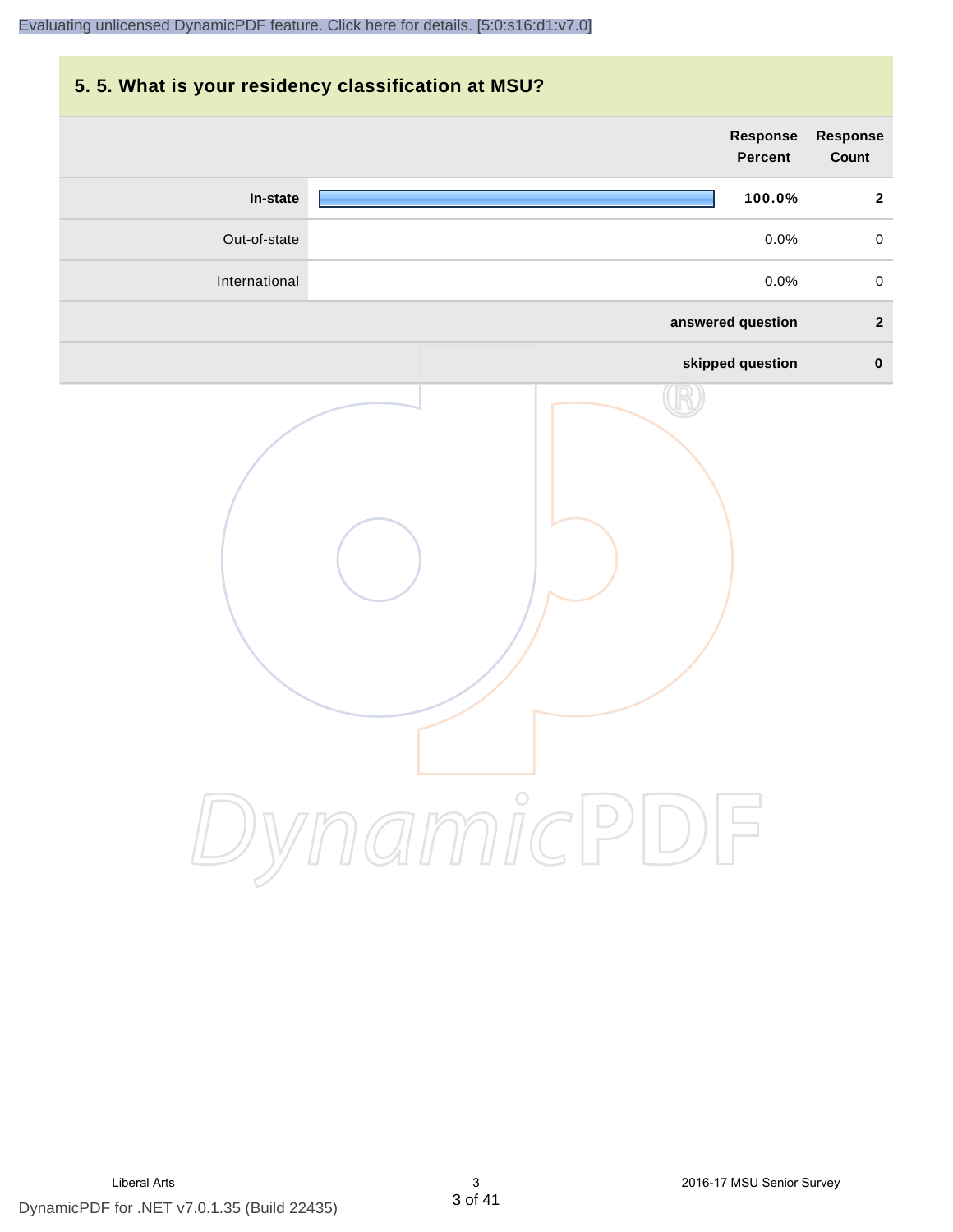# **5. 5. What is your residency classification at MSU? answered question 2 skipped question 0**

### **6. 6. Age**

|               | <b>Response</b><br><b>Percent</b> |       | <b>Response</b><br>Count |
|---------------|-----------------------------------|-------|--------------------------|
| 24 or younger |                                   | 50.0% | 1                        |
| 25-34         | 7 n n                             | 50.0% | 1                        |
| $35 - 44$     |                                   | 0.0%  | $\mathbf 0$              |
| 45 or older   |                                   | 0.0%  | $\mathbf 0$              |
|               | answered question                 |       | $\overline{2}$           |
|               | skipped question                  |       | $\mathbf 0$              |
|               |                                   |       |                          |

### **7. 7. Has either of your parents received a bachelor's degree?**

|           | Response<br><b>Percent</b> | Response<br>Count |
|-----------|----------------------------|-------------------|
| Yes       | $0.0\%$<br>$\bigcirc$      | $\mathbf 0$       |
| <b>No</b> | 100.0%                     | $\overline{2}$    |
|           | answered question          | $\mathbf{2}$      |
|           | skipped question           | $\mathbf 0$       |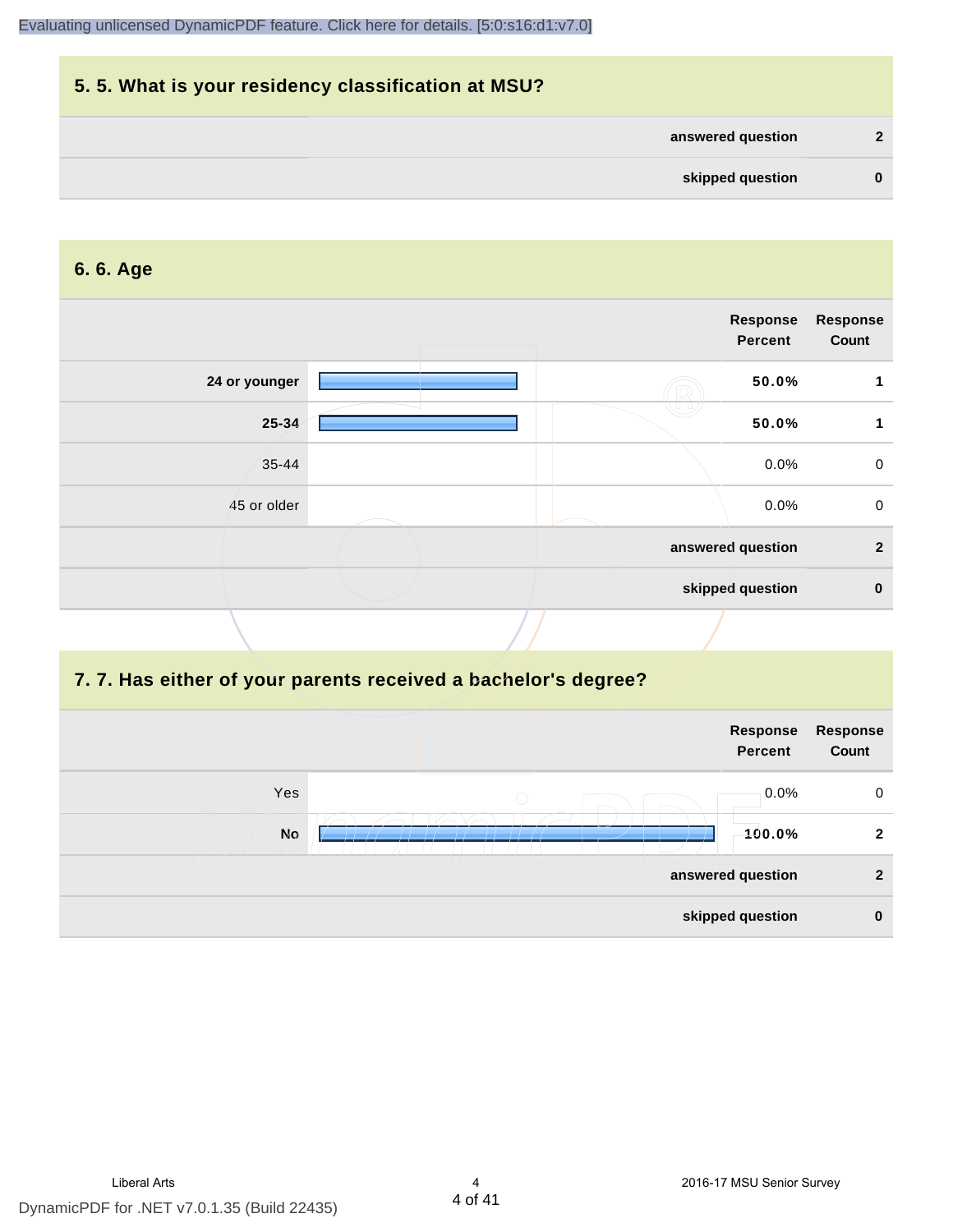#### **8. 8. Has either of your parents received a degree from MSU?**



#### **9. 9. What was your original entry status to MSU?**

|                                                     |  | <b>Response</b><br><b>Percent</b> | <b>Response</b><br>Count |
|-----------------------------------------------------|--|-----------------------------------|--------------------------|
| <b>Freshman</b>                                     |  | 100.0%                            | $\mathbf{2}$             |
| Transfer from community<br>college/technical school |  | 0.0%                              | $\Omega$                 |
| Transfer from 4-yr institution                      |  | 0.0%                              | $\Omega$                 |
|                                                     |  | answered question                 | $\mathfrak{p}$           |
|                                                     |  | skipped question                  | $\bf{0}$                 |

**10. 10. How many credits were transferred?**

|             | <b>Response</b><br><b>Percent</b> | Response<br>Count |
|-------------|-----------------------------------|-------------------|
| 12 or fewer | 0.0%                              | $\overline{0}$    |
| $13 - 30$   | 0.0%                              | $\overline{0}$    |
| $31 - 60$   | 0.0%                              | $\mathbf 0$       |
| Over 60     | 0.0%                              | $\overline{0}$    |
|             | answered question                 | $\mathbf 0$       |
|             | skipped question                  | $\mathbf{2}$      |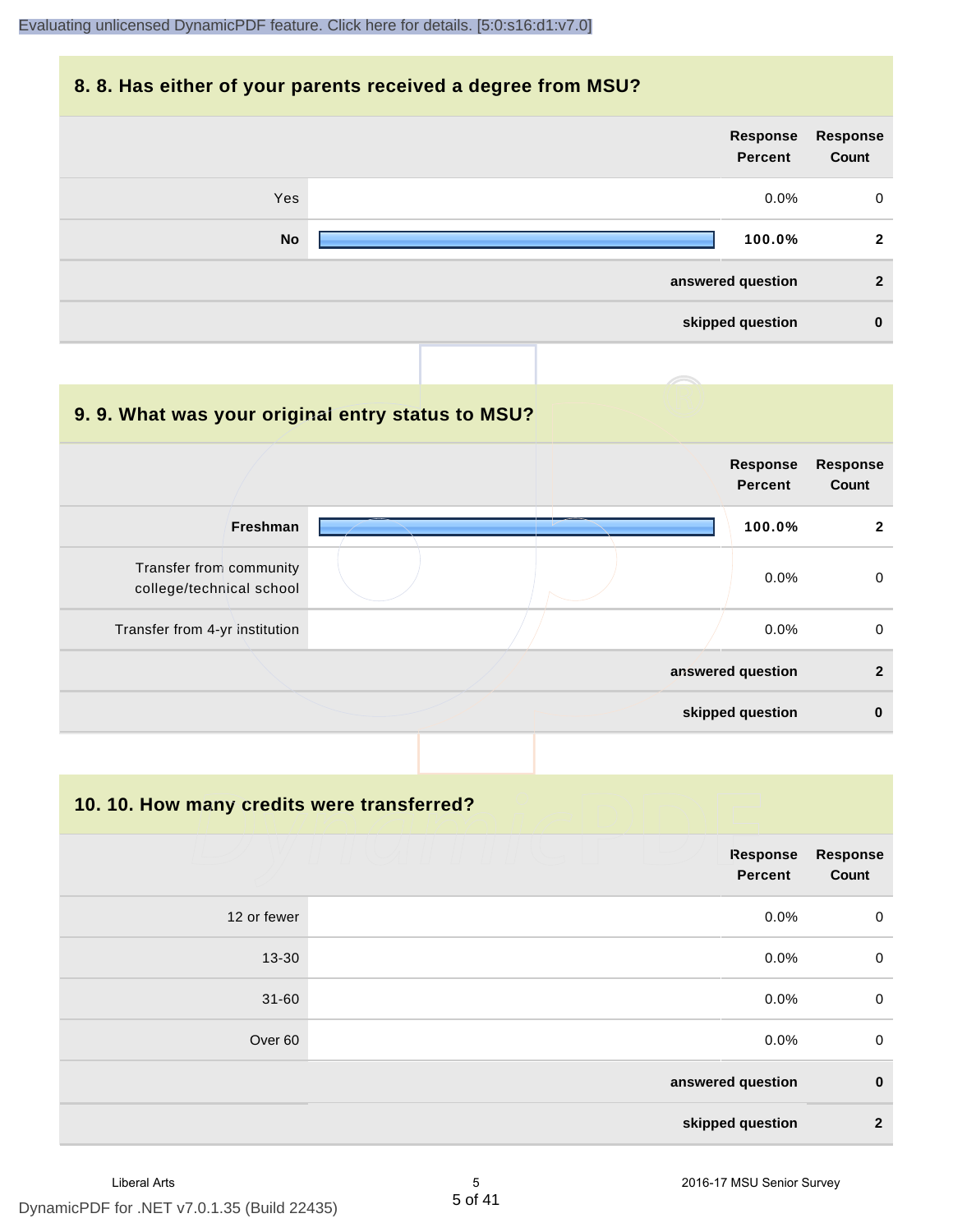## **11. 11. Approximately what percent of your University Studies (general education) classes did you take at MSU?**

| <b>Response</b><br>Count | <b>Response</b><br><b>Percent</b> |           |
|--------------------------|-----------------------------------|-----------|
| $\mathbf 0$              | 0.0%                              | Under 25% |
| $\mathbf 0$              | 0.0%                              | 25-49%    |
| $\mathbf 0$              | 0.0%                              | 50-74%    |
| $\mathbf 0$              | 0.0%                              | 75-100%   |
| $\mathbf 0$              | answered question                 |           |
| $\overline{2}$           | skipped question                  |           |
|                          |                                   |           |

#### **12. 12. What has been your attendance status at MSU?**

|                            | <b>Response</b><br><b>Percent</b> | <b>Response</b><br>Count |
|----------------------------|-----------------------------------|--------------------------|
| <b>Primarily full-time</b> | 100.0%                            | 2                        |
| Primarily part-time        | 0.0%                              | $\mathbf 0$              |
|                            | answered question                 | $\overline{2}$           |
|                            | skipped question                  | $\bf{0}$                 |

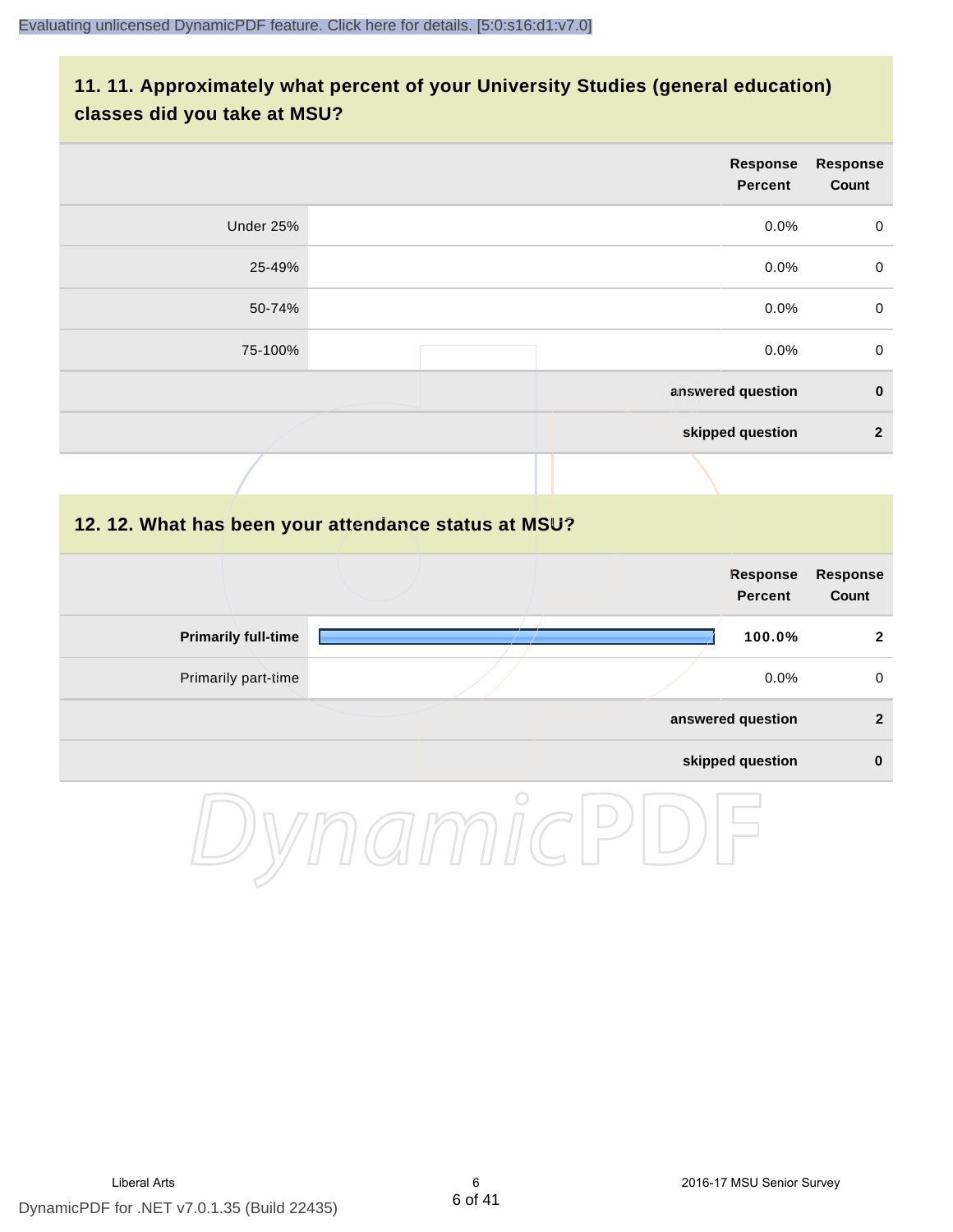#### **13. 13. In which Residential College are you a member?**

|                            | <b>Response</b><br><b>Percent</b> | <b>Response</b><br>Count |
|----------------------------|-----------------------------------|--------------------------|
| Do not know                | 0.0%                              | $\mathbf 0$              |
| <b>Clark College</b>       | 50.0%                             | $\mathbf{1}$             |
| Elizabeth College          | 0.0%                              | $\mathbf 0$              |
| Franklin-Springer Colleges | 0.0%                              | $\pmb{0}$                |
| <b>Hart College</b>        | 0.0%                              | $\pmb{0}$                |
| <b>Hester College</b>      | 0.0%                              | $\pmb{0}$                |
| <b>Regents College</b>     | 0.0%                              | $\pmb{0}$                |
| Richmond College           | 0.0%                              | $\pmb{0}$                |
| <b>White College</b>       | 50.0%                             | $\mathbf 1$              |
|                            | answered question                 | $\overline{2}$           |
|                            | skipped question                  | $\bf{0}$                 |

DynamicPDF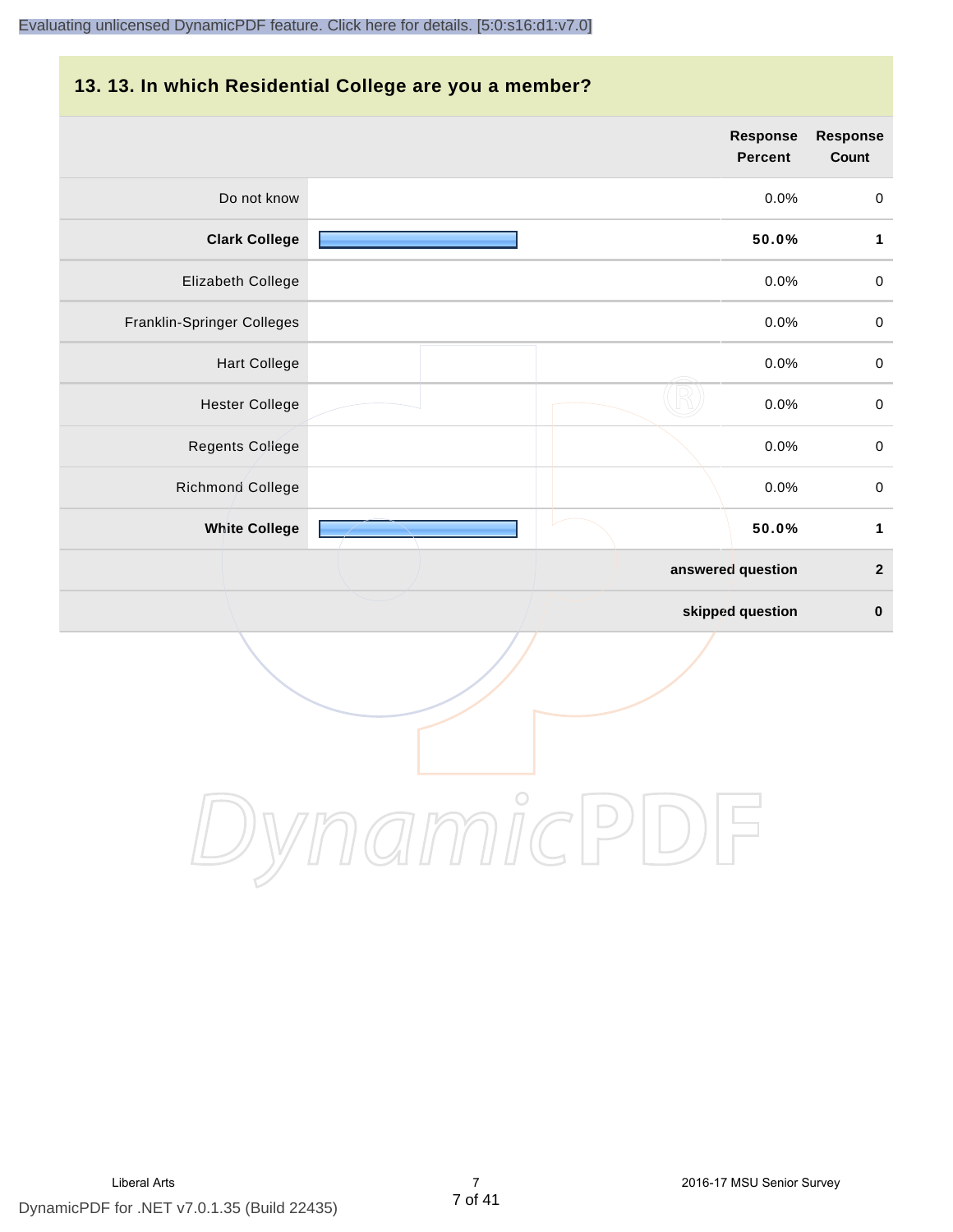# **13. 13. In which Residential College are you a member? answered question 2 skipped question 0**

## **14. 14. Have you ever received any type of Financial Aid while at MSU? (scholarships, grants, work-study, etc.)**



**15. 15. How many years will it take you to complete your degree from the point of your initial enrollment in college (including any time at a previous institution)?**

|               | Response<br><b>Percent</b> | <b>Response</b><br>Count |
|---------------|----------------------------|--------------------------|
| Two           | 0.0%                       | $\mathsf 0$              |
| Three         | 0.0%                       | $\mathsf 0$              |
| Four          | 50.0%                      | $\mathbf 1$              |
| Five          | 50.0%                      | $\mathbf 1$              |
| Six           | 0.0%                       | $\mathsf 0$              |
| More than six | 0.0%                       | $\mathsf 0$              |
|               | answered question          | $\overline{2}$           |
|               | skipped question           | $\pmb{0}$                |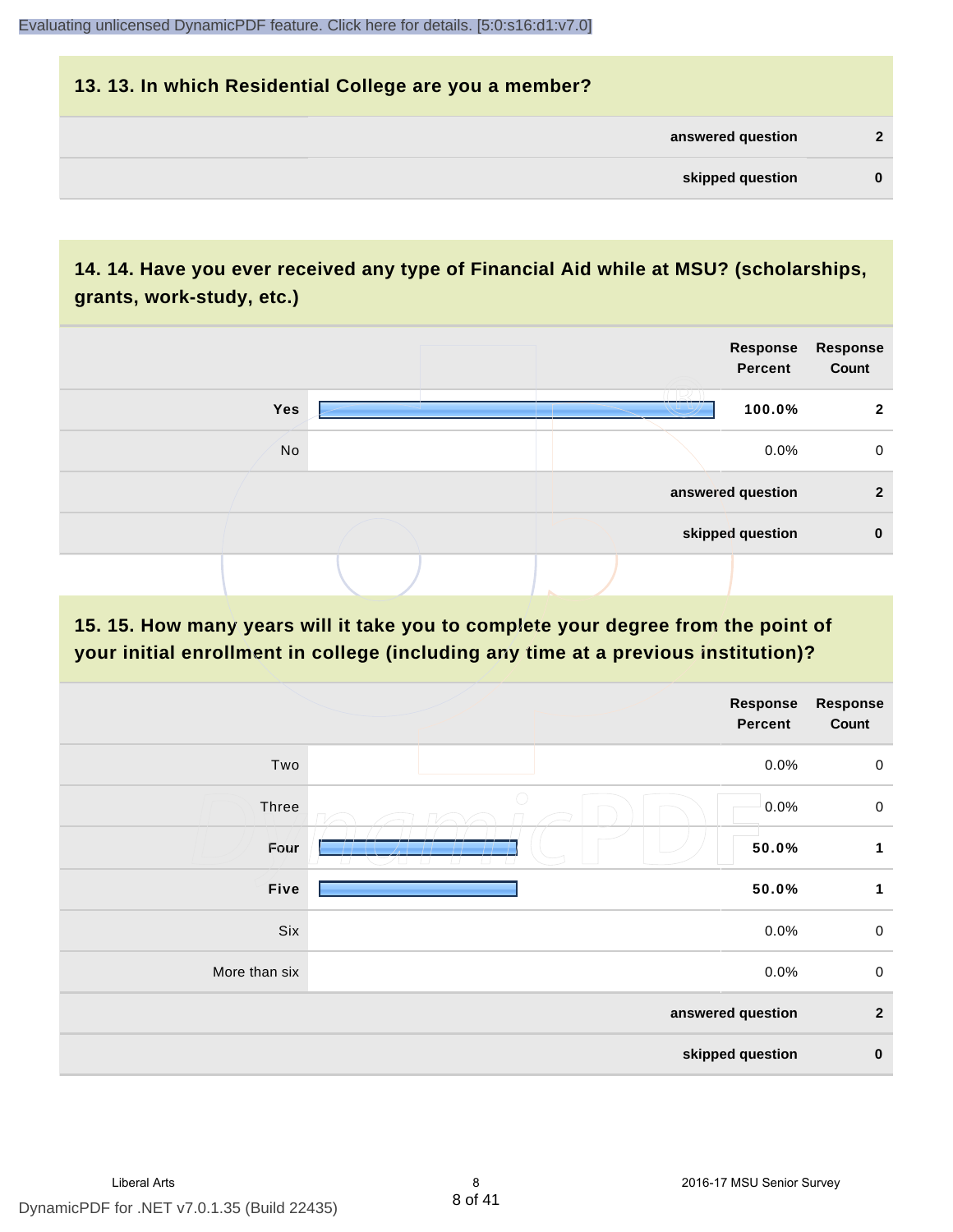# **16. 16. In what range does your grade point average fall?**

|                | Response<br>Percent | Response<br>Count |
|----------------|---------------------|-------------------|
| Less than 2.00 | 0.0%                | $\pmb{0}$         |
| 2.00-2.50      | 0.0%                | $\pmb{0}$         |
| $2.51 - 3.00$  | 50.0%               | $\mathbf{1}$      |
| $3.01 - 3.50$  | 50.0%               | $\mathbf{1}$      |
| $3.51 - 4.00$  | 0.0%                | $\pmb{0}$         |
|                | answered question   | $\overline{2}$    |
|                | skipped question    | $\pmb{0}$         |
|                | amicP               |                   |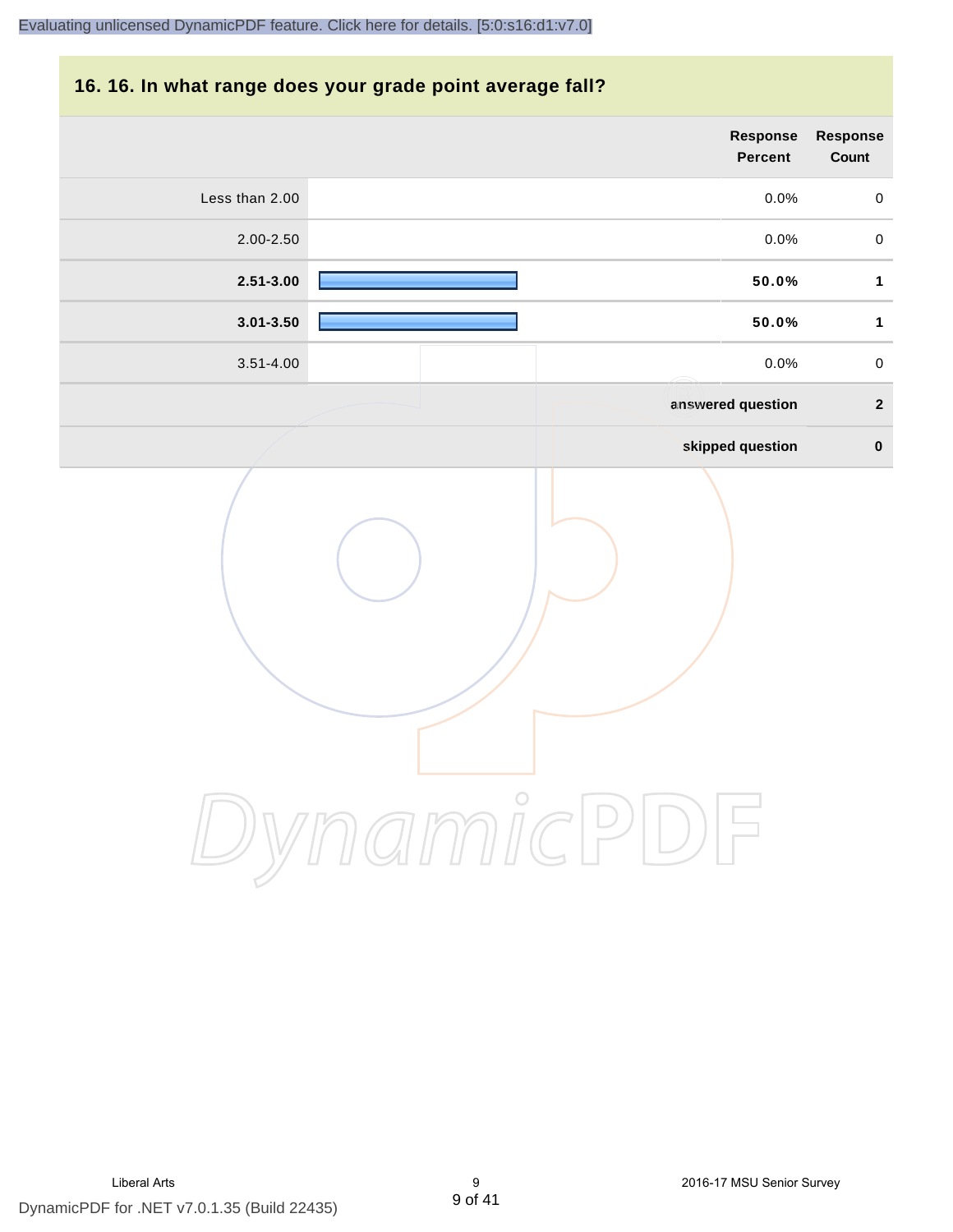|                                                          | <b>Response</b><br><b>Percent</b> | <b>Response</b><br>Count |
|----------------------------------------------------------|-----------------------------------|--------------------------|
| Accounting                                               | 0.0%                              | $\pmb{0}$                |
| Advertising                                              | 0.0%                              | $\boldsymbol{0}$         |
| Agricultural Science & Technology<br>(associate's)       | 0.0%                              | $\mathbf 0$              |
| Agricultural Science (bachelor's)                        | 0.0%                              | $\pmb{0}$                |
| Animal Technology/Animal-Equine                          | 0.0%                              | $\pmb{0}$                |
| Animal Technology/Vet Tech,<br>Pre-Vet                   | 0.0%                              | $\mathbf 0$              |
| <b>Applied Physics</b>                                   | 0.0%                              | $\pmb{0}$                |
| Art                                                      | 0.0%                              | $\pmb{0}$                |
| <b>Athletic Training</b>                                 | 0.0%                              | $\pmb{0}$                |
| Biology                                                  | 0.0%                              | $\boldsymbol{0}$         |
| <b>Business Administration</b><br>(associate's)          | 0.0%                              | $\boldsymbol{0}$         |
| <b>Business Administration</b><br>(bachelor's)           | $\bigcirc$<br>0.0%                | $\boldsymbol{0}$         |
| <b>Career &amp; Technical Education</b><br>(associate's) | 0.0%                              | $\boldsymbol{0}$         |
| <b>Career &amp; Technical Education</b><br>(bachelor's)  | 0.0%                              | $\mathbf 0$              |
| Chemistry                                                | 0.0%                              | $\pmb{0}$                |
| Civil Engineering Technology<br>(associate's)            | 0.0%                              | $\pmb{0}$                |
|                                                          | answered question                 | $\boldsymbol{2}$         |
|                                                          | skipped question                  | $\pmb{0}$                |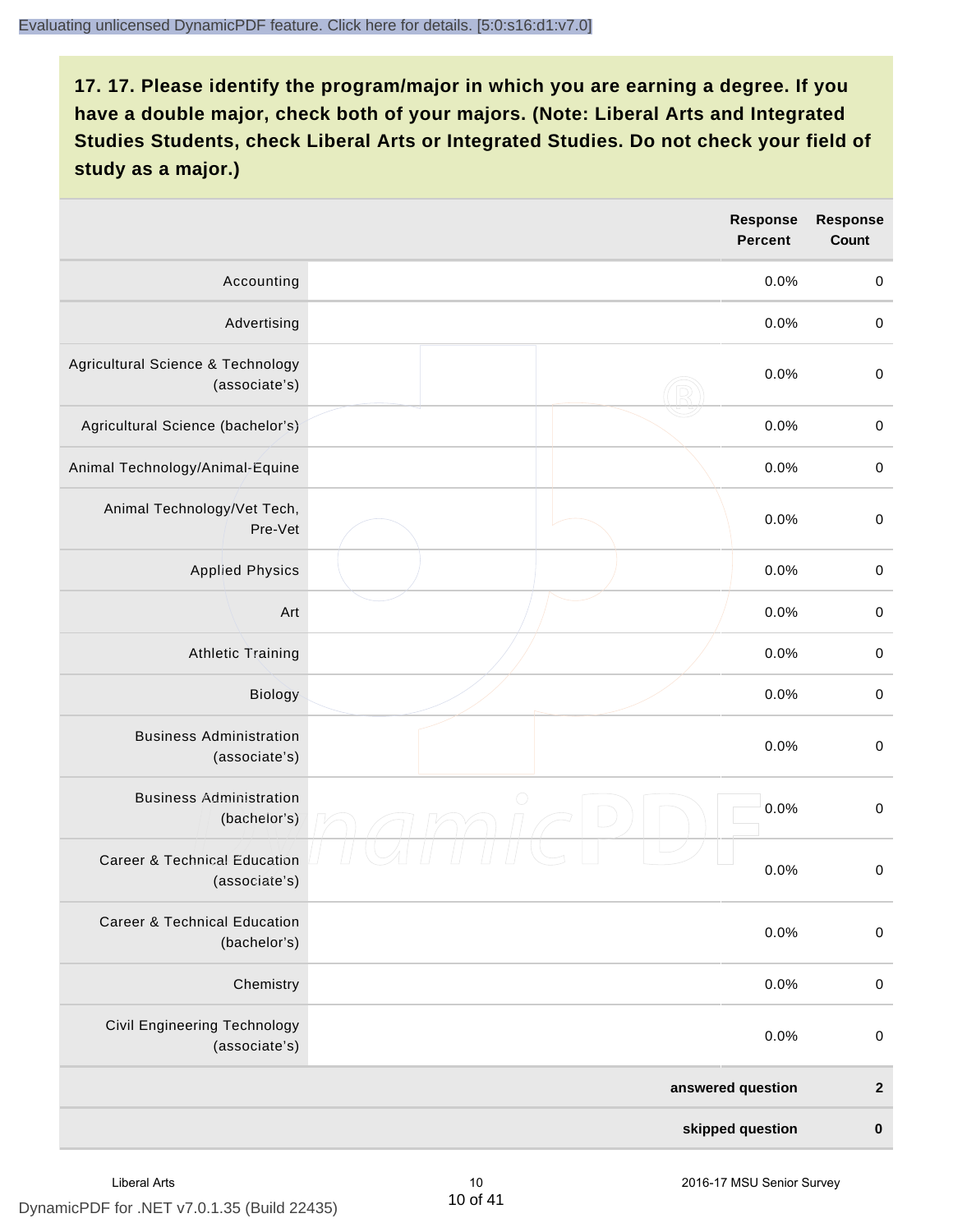| <b>Civil Engineering Technology</b><br>(bachelor's) | 0.0%               | $\boldsymbol{0}$ |
|-----------------------------------------------------|--------------------|------------------|
| <b>Communication Disorders</b>                      | 0.0%               | $\pmb{0}$        |
| <b>Community Health</b>                             | 0.0%               | $\boldsymbol{0}$ |
| <b>Computer Information Systems</b>                 | 0.0%               | $\boldsymbol{0}$ |
| <b>Computer Science</b>                             | 0.0%               | $\boldsymbol{0}$ |
| Creative Writing (BFA)                              | 0.0%               | $\boldsymbol{0}$ |
| <b>Criminal Justice</b>                             | 0.0%               | $\mathbf 0$      |
| Economics                                           | 0.0%               | $\mathbf 0$      |
| <b>Electromechanical Engineering</b><br>Technology  | 0.0%               | $\mathbf 0$      |
| <b>Elementary School Education</b>                  | 0.0%               | $\mathbf 0$      |
| Engineering Graphics & Design                       | 0.0%               | $\pmb{0}$        |
| <b>Engineering Physics</b>                          | 0.0%               | $\boldsymbol{0}$ |
| English                                             | 0.0%               | $\boldsymbol{0}$ |
| English Education (TESOL)                           | 0.0%<br>$\bigcirc$ | $\boldsymbol{0}$ |
| <b>Exercise Science</b>                             | 0.0%               | $\pmb{0}$        |
| Finance                                             | 0.0%               | $\boldsymbol{0}$ |
| French                                              | 0.0%               | $\mathbf 0$      |
| General Studies (associate's)                       | 0.0%               | $\pmb{0}$        |
| Geosciences                                         | 0.0%               | $\boldsymbol{0}$ |
| German                                              | 0.0%               | $\boldsymbol{0}$ |
|                                                     | answered question  | $\boldsymbol{2}$ |
|                                                     | skipped question   | $\pmb{0}$        |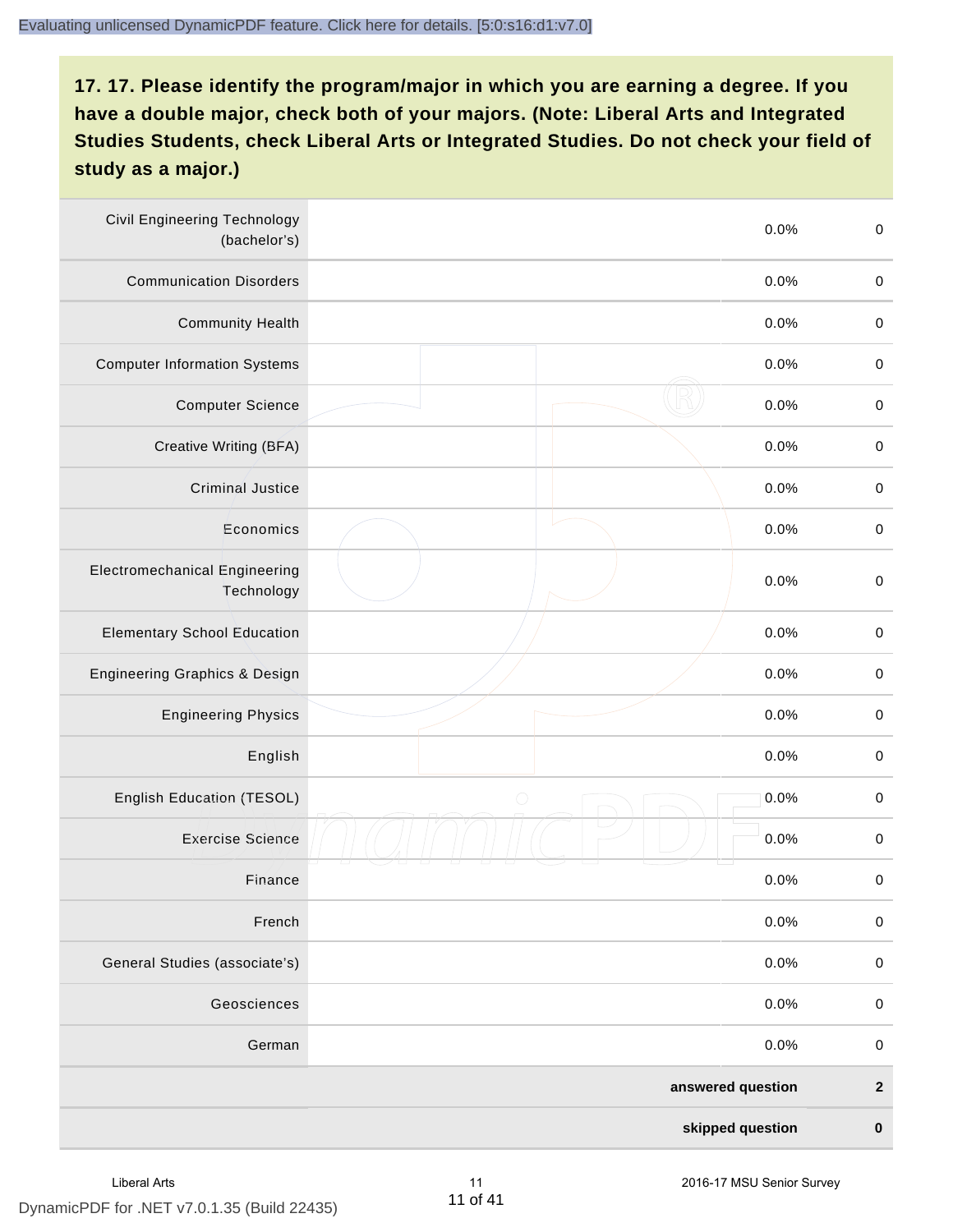| <b>Graphic Communications Media</b>            | 0.0%              | $\boldsymbol{0}$ |
|------------------------------------------------|-------------------|------------------|
| Health & Physical Education                    | 0.0%              | $\pmb{0}$        |
| <b>Health Information Administration</b>       | 0.0%              | $\pmb{0}$        |
| History                                        | 0.0%              | $\pmb{0}$        |
| <b>Industrial Technology</b><br>(associate's)  | 0.0%              | $\pmb{0}$        |
| Integrated Studies (BIS)                       | 0.0%              | $\boldsymbol{0}$ |
| Interdisciplinary Early Childhood<br>Education | 0.0%              | $\boldsymbol{0}$ |
| <b>Interior Design</b>                         | 0.0%              | $\boldsymbol{0}$ |
| <b>International Business</b>                  | 0.0%              | $\boldsymbol{0}$ |
| <b>International Studies</b>                   | 0.0%              | $\mathbf 0$      |
| Japanese                                       | 0.0%              | $\boldsymbol{0}$ |
| Journalism                                     | 0.0%              | $\boldsymbol{0}$ |
| Learning & Behavior Disorders                  | 0.0%              | $\boldsymbol{0}$ |
| <b>Liberal Arts</b>                            | 100.0%            | $\boldsymbol{2}$ |
| Logistics & Supply Chain<br>Management         | 0.0%              | $\boldsymbol{0}$ |
| Management                                     | 0.0%              | 0                |
| <b>Manufacturing Technology</b>                | 0.0%              | $\mathbf 0$      |
| Marketing                                      | 0.0%              | $\boldsymbol{0}$ |
| <b>Mathematics</b>                             | 0.0%              | $\pmb{0}$        |
|                                                | answered question | $\boldsymbol{2}$ |
|                                                | skipped question  | $\pmb{0}$        |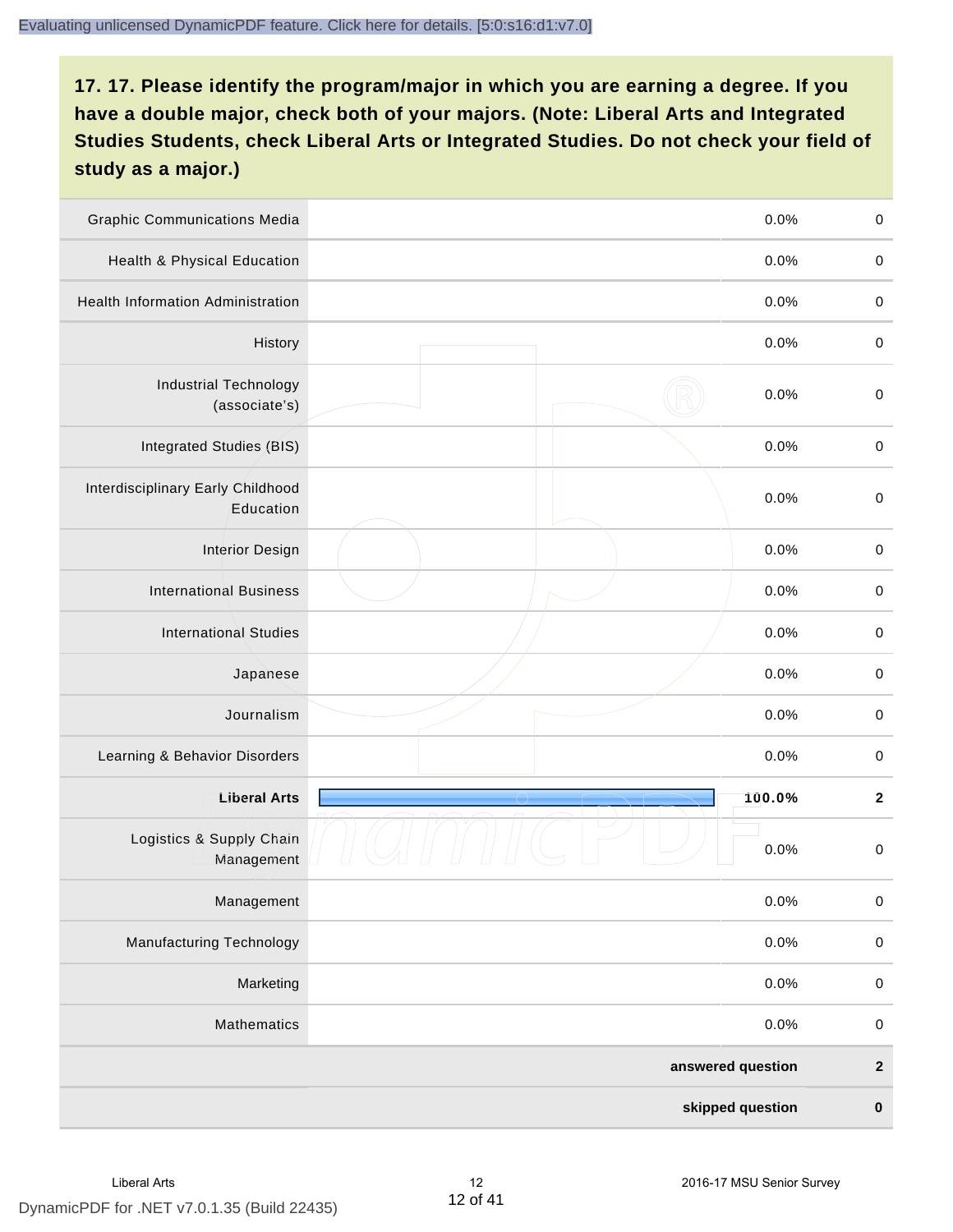| Middle School Education                   | 0.0%               | $\boldsymbol{0}$ |
|-------------------------------------------|--------------------|------------------|
| Music                                     | 0.0%               | $\pmb{0}$        |
| <b>Music Business</b>                     | 0.0%               | $\pmb{0}$        |
| Nonprofit Leadership Studies              | 0.0%               | $\pmb{0}$        |
| Nursing                                   | 0.0%               | $\boldsymbol{0}$ |
| Nursing/RN to BSN                         | 0.0%               | $\boldsymbol{0}$ |
| Nutrition, Dietetics, & Food Mgmt         | 0.0%               | $\boldsymbol{0}$ |
| Occupational Safety and Health            | 0.0%               | $\boldsymbol{0}$ |
| Organizational Communication              | 0.0%               | $\pmb{0}$        |
| Philosophy                                | 0.0%               | $\pmb{0}$        |
| Physics                                   | 0.0%               | $\boldsymbol{0}$ |
| <b>Political Science</b>                  | 0.0%               | $\boldsymbol{0}$ |
| Psychology                                | 0.0%               | $\boldsymbol{0}$ |
| <b>Public Administration</b>              | 0.0%               | $\boldsymbol{0}$ |
| <b>Public Relations</b>                   | $\bigcirc$<br>0.0% | $\boldsymbol{0}$ |
| <b>Recreation &amp; Leisure Services</b>  | 0.0%               | $\pmb{0}$        |
| Social Work                               | 0.0%               | $\pmb{0}$        |
| Sociology                                 | 0.0%               | $\boldsymbol{0}$ |
| Spanish                                   | 0.0%               | $\mathbf 0$      |
| <b>Telecommunications Systems</b><br>Mgmt | 0.0%               | $\boldsymbol{0}$ |
|                                           | answered question  | $\boldsymbol{2}$ |
|                                           | skipped question   | $\pmb{0}$        |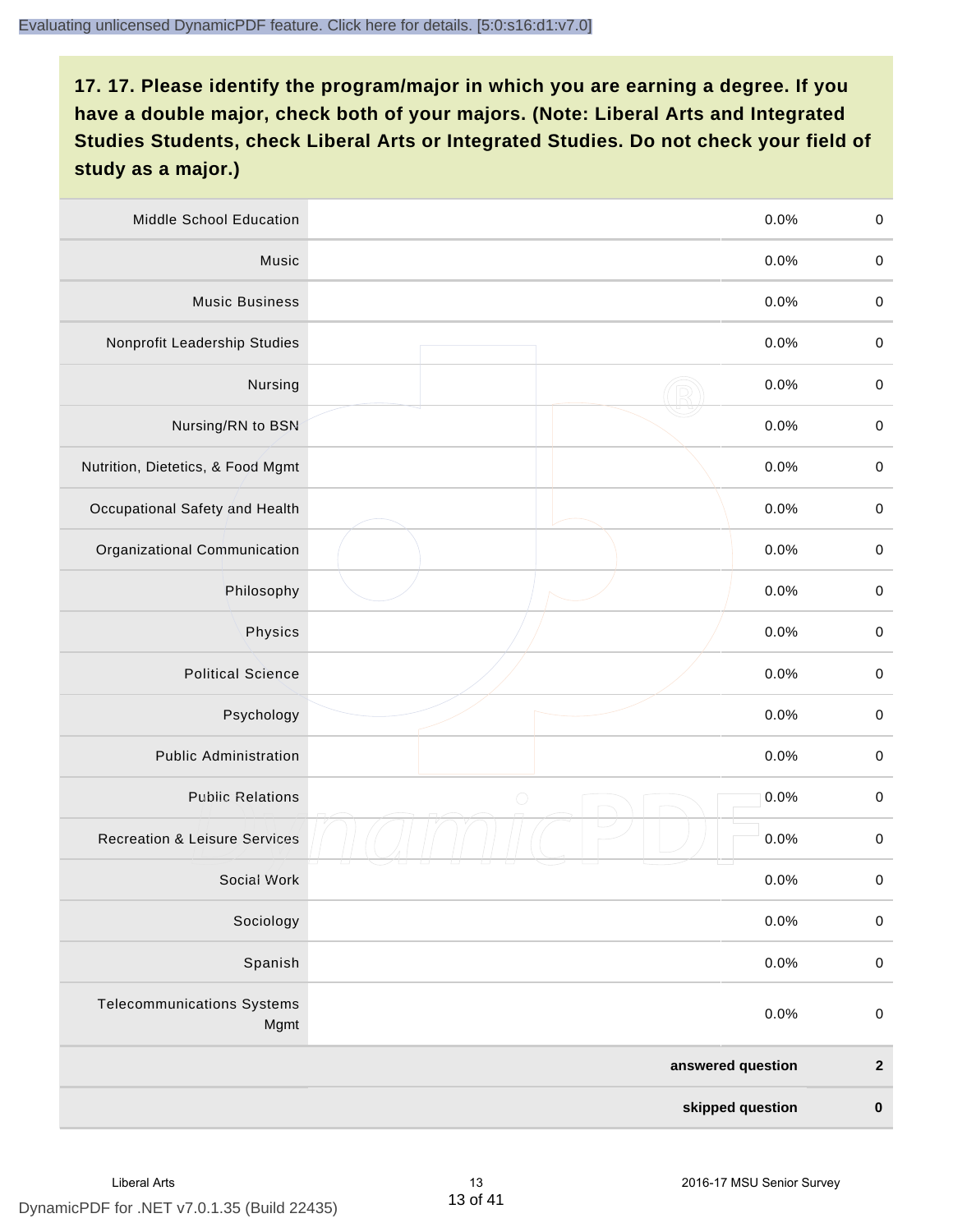| <b>Television Production</b>    | $0.0\%$           | $\Omega$       |
|---------------------------------|-------------------|----------------|
| Theatre                         | $0.0\%$           | 0              |
| Wildlife & Conservation Biology | $0.0\%$           | 0              |
|                                 | answered question | $\overline{2}$ |
|                                 | skipped question  | 0              |
|                                 | رىپ               |                |

#### **18. 20. What is the highest degree you eventually hope to receive?**

|                      |  | <b>Response</b><br>Percent | <b>Response</b><br>Count |
|----------------------|--|----------------------------|--------------------------|
| Associate            |  | 0.0%                       | $\mathbf 0$              |
| <b>Baccalaureate</b> |  | 50.0%                      | 1                        |
| Graduate             |  | 50.0%                      | 1                        |
| Professional         |  | 0.0%                       | $\mathsf 0$              |
|                      |  | answered question          | $\mathbf{2}$             |
|                      |  | skipped question           | $\pmb{0}$                |
|                      |  |                            |                          |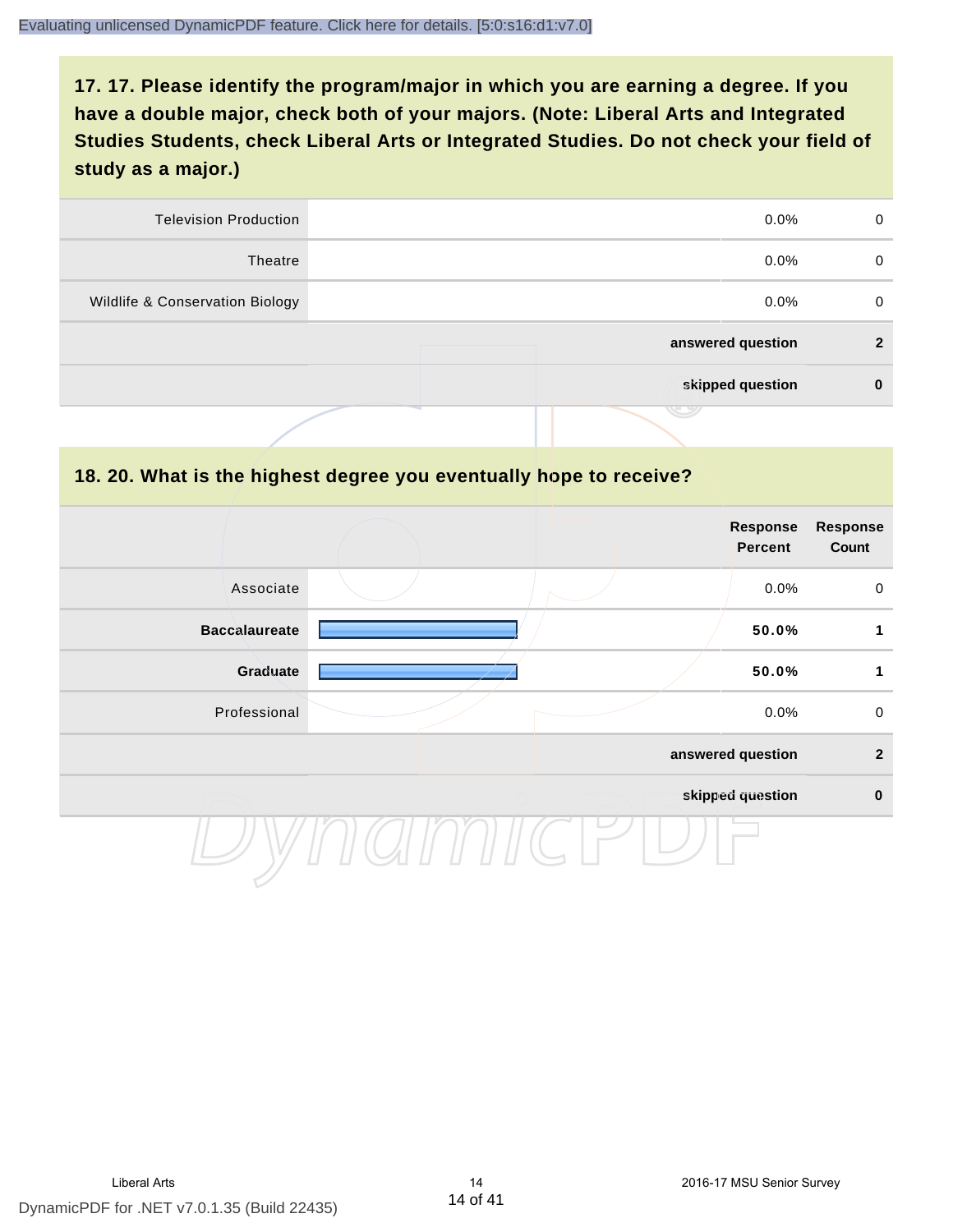# **19. 21. Which best describes your situation?**

|                                      | <b>Response</b><br><b>Percent</b> | Response<br>Count   |
|--------------------------------------|-----------------------------------|---------------------|
| Did not change major/area            | 0.0%                              | $\mathsf{O}\xspace$ |
| Did not initially declare major/area | 0.0%                              | $\mathsf 0$         |
| Changed major/area                   | 100.0%                            | $\mathbf{2}$        |
|                                      | answered question                 | $\mathbf{2}$        |
|                                      | skipped question                  | $\pmb{0}$           |
|                                      | ynamicPD                          |                     |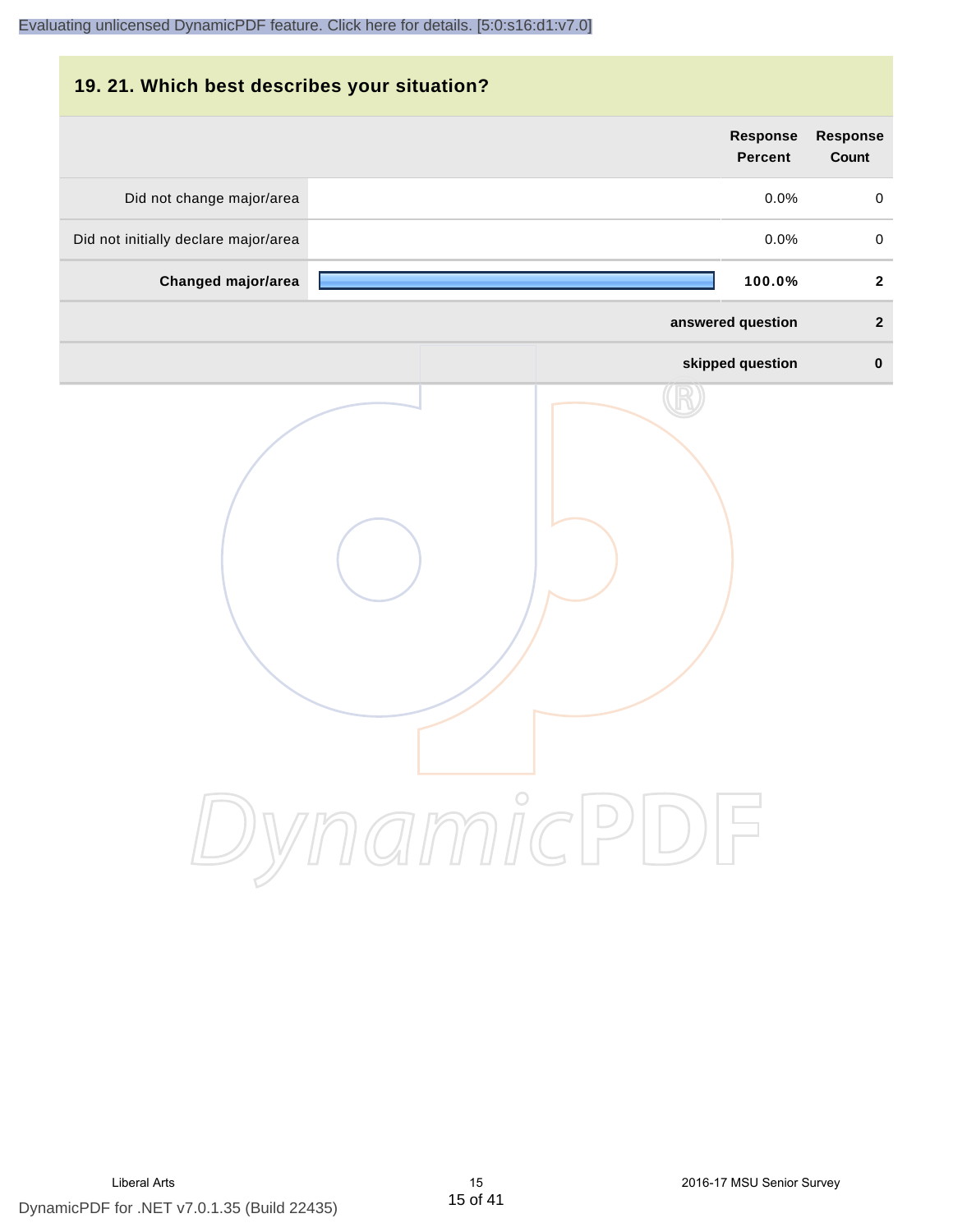#### **19. 21. Which best describes your situation?**

| C        | answered question |  |
|----------|-------------------|--|
| $\bf{0}$ | skipped question  |  |
|          |                   |  |

# **20. 22. While school was in session during the past year, how many hours per week, on average, did you work for pay?**

|                    |  | <b>Response</b><br>Percent | Response<br>Count |
|--------------------|--|----------------------------|-------------------|
| Did not work       |  | 0.0%                       | $\mathbf 0$       |
| Worked 1-10 hrs    |  | 0.0%                       | $\mathbf 0$       |
| Worked 11-20 hrs   |  | 50.0%                      | 1                 |
| Worked 21-30 hrs   |  | 50.0%                      | 1                 |
| Worked 31-40 hrs   |  | 0.0%                       | $\mathsf 0$       |
| Worked over 40 hrs |  | 0.0%                       | $\mathbf 0$       |
|                    |  | answered question          | $\overline{2}$    |
|                    |  | skipped question           | $\mathbf 0$       |

**21. 23. For the most part, were classes offered at times convenient to you?**

|            | <b>Response</b><br><b>Percent</b> | Response<br>Count |
|------------|-----------------------------------|-------------------|
| <b>Yes</b> | 100.0%                            | $\mathbf{2}$      |
| No         | $0.0\%$                           | 0                 |
|            | answered question                 | $\mathbf{2}$      |
|            | skipped question                  | $\bf{0}$          |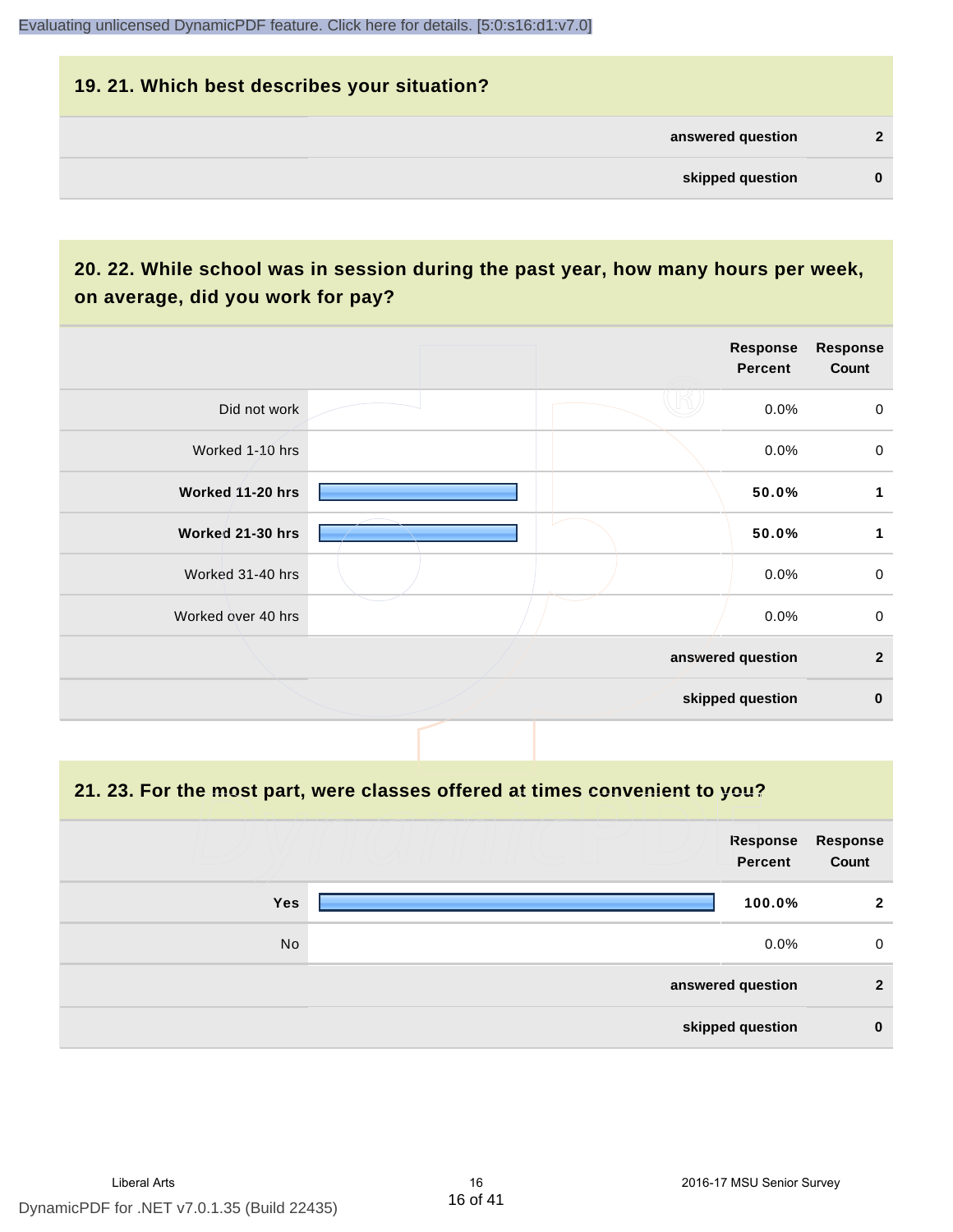### **22. 24. What time would you have preferred?**

|                | <b>Response</b><br>Percent | <b>Response</b><br>Count |
|----------------|----------------------------|--------------------------|
| Late afternoon | 0.0%                       | $\mathbf 0$              |
| Evening        | 0.0%                       | $\mathbf 0$              |
| Weekend        | $0.0\%$                    | $\mathbf 0$              |
| During the day | 0.0%                       | $\boldsymbol{0}$         |
| Online         | 0.0%<br>Æ                  | $\pmb{0}$                |
|                | answered question          | $\pmb{0}$                |
|                | skipped question           | $\mathbf 2$              |
|                |                            |                          |

# **23. 25. Which best describes the location where you completed the majority of your courses?**

|                        |            | <b>Response</b><br><b>Percent</b> | <b>Response</b><br>Count |
|------------------------|------------|-----------------------------------|--------------------------|
| <b>Murray</b>          |            | 100.0%                            | $\mathbf 2$              |
| Paducah                |            | 0.0%                              | $\boldsymbol{0}$         |
| Ft. Campbell           |            | 0.0%                              | $\boldsymbol{0}$         |
| Madisonville           | $\bigcirc$ | 0.0%                              | $\boldsymbol{0}$         |
| Hopkinsville           |            | 0.0%                              | $\boldsymbol{0}$         |
| Henderson              |            | 0.0%                              | $\mathbf 0$              |
| Online                 |            | 0.0%                              | $\boldsymbol{0}$         |
| Other (please specify) |            | 0.0%                              | $\boldsymbol{0}$         |
|                        |            | answered question                 | $\mathbf 2$              |
|                        |            | skipped question                  | $\pmb{0}$                |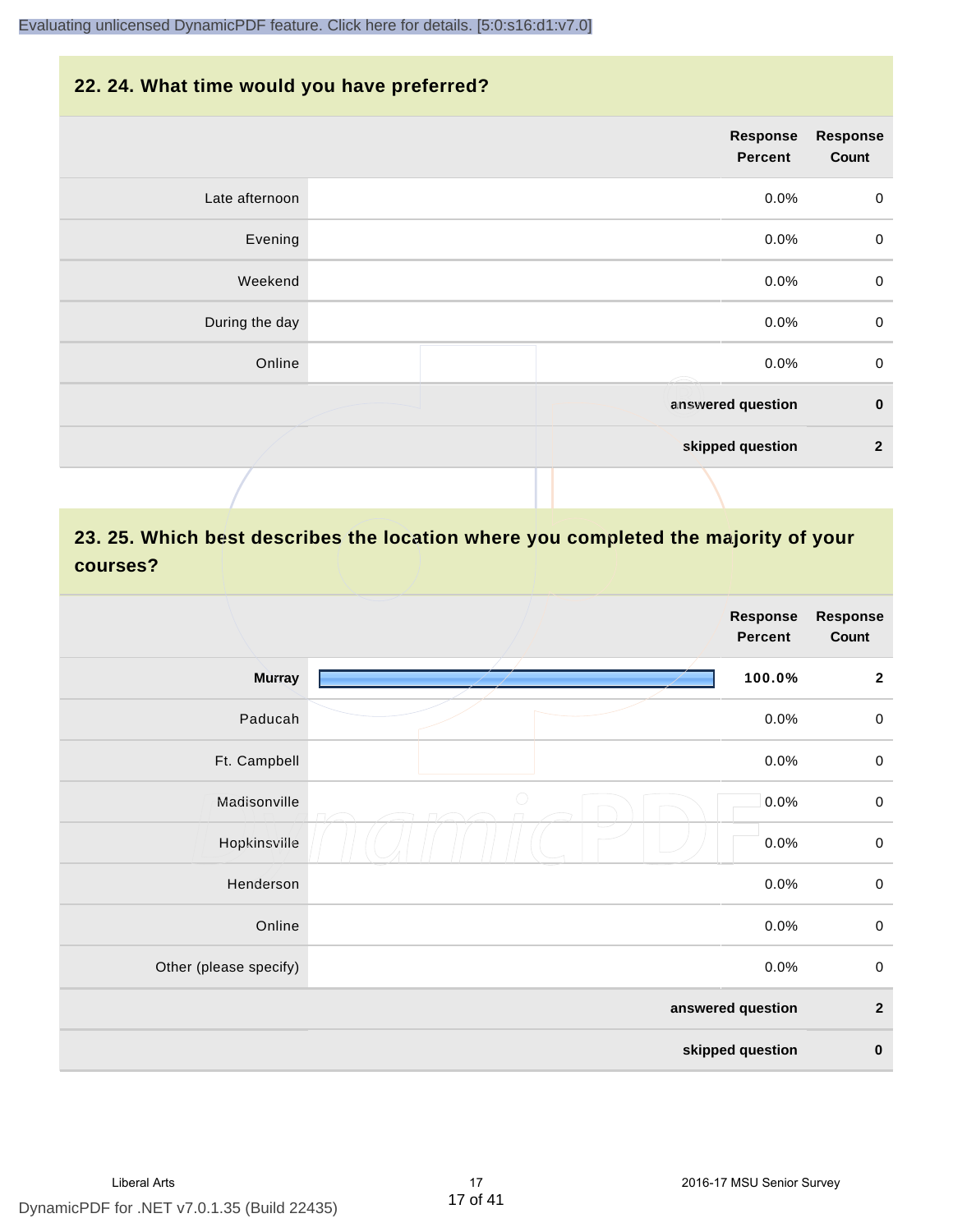#### **24. 26. Did you take any online courses while at Murray State?**

|            |  | Response<br><b>Percent</b> | Response<br>Count |
|------------|--|----------------------------|-------------------|
| <b>Yes</b> |  | 50.0%                      |                   |
| <b>No</b>  |  | 50.0%                      | 1                 |
|            |  | answered question          | 2                 |
|            |  | skipped question           | $\bf{0}$          |
|            |  |                            |                   |

## **25. 27. Did it take you an extra semester or more to complete degree requirements at Murray State?**

|               |         | Response<br>Percent | Response<br>Count |
|---------------|---------|---------------------|-------------------|
| Yes           |         | 100.0%              | $\mathbf{2}$      |
| $\mathsf{No}$ |         | 0.0%                | $\mathbf 0$       |
|               |         | answered question   | $\mathbf{2}$      |
|               |         | skipped question    | $\pmb{0}$         |
|               | $\circ$ |                     |                   |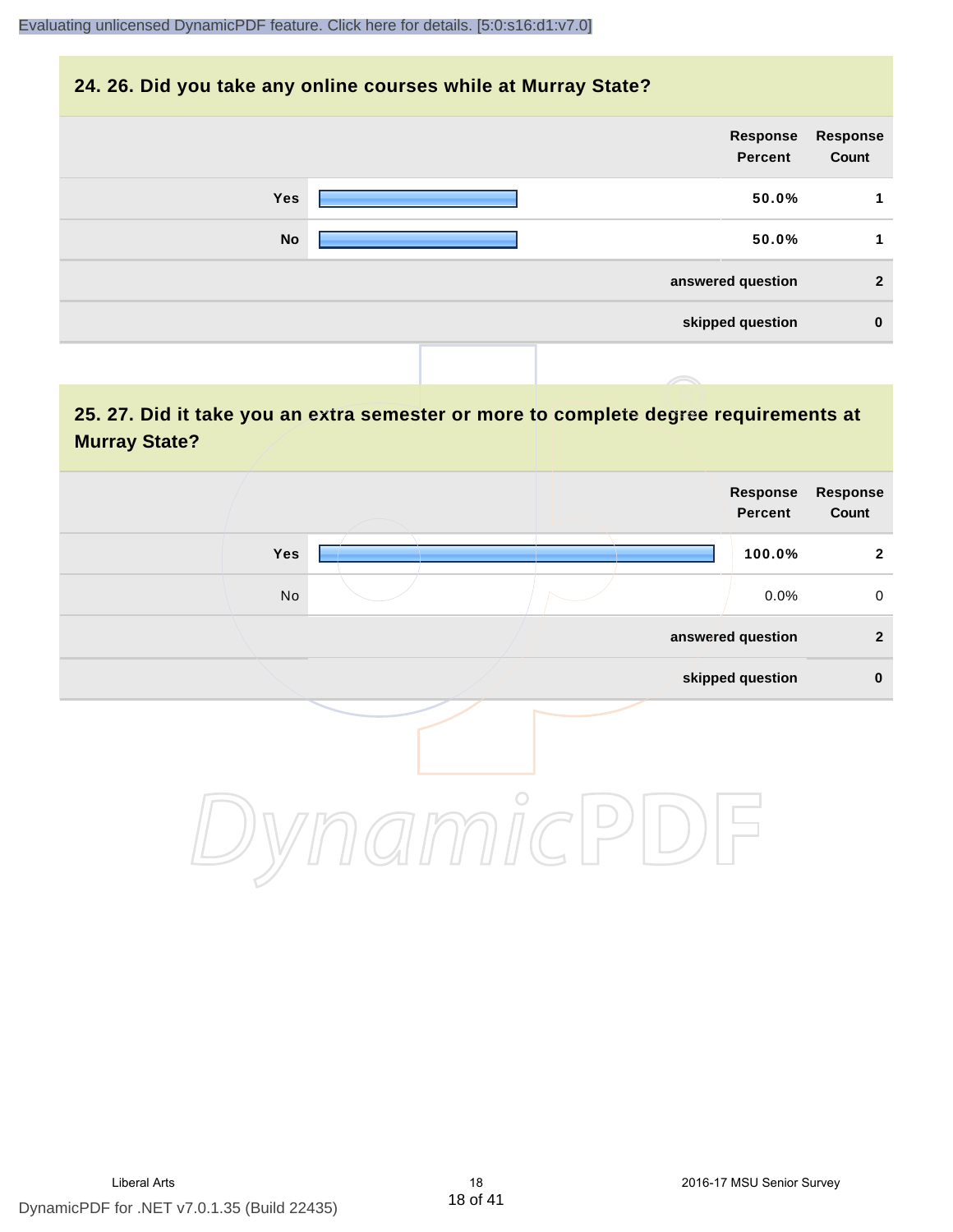#### **26. 28. Why did it take you an extra semester or more?**

|                                                                 |  | <b>Response</b><br><b>Percent</b> | <b>Response</b><br>Count |
|-----------------------------------------------------------------|--|-----------------------------------|--------------------------|
| Work obligation limited my<br>enrollment.                       |  | 50.0%                             | $\mathbf{1}$             |
| Family obligations limited my<br>enrollment.                    |  | 0.0%                              | $\boldsymbol{0}$         |
| Tuition and other costs of<br>attendance limited my enrollment. |  | 0.0%                              | $\pmb{0}$                |
| A decision to change majors<br>added to my requirements.        |  | 100.0%                            | $\boldsymbol{2}$         |
| A required course or courses were<br>not offered.               |  | 0.0%                              | $\pmb{0}$                |
| Credits were lost transferring to<br>Murray State.              |  | 0.0%                              | $\boldsymbol{0}$         |
| Other (please specify)                                          |  | 0.0%                              | $\boldsymbol{0}$         |
|                                                                 |  | answered question                 | $\mathbf 2$              |
|                                                                 |  | skipped question                  | $\bf{0}$                 |
|                                                                 |  |                                   |                          |

DynamicPDF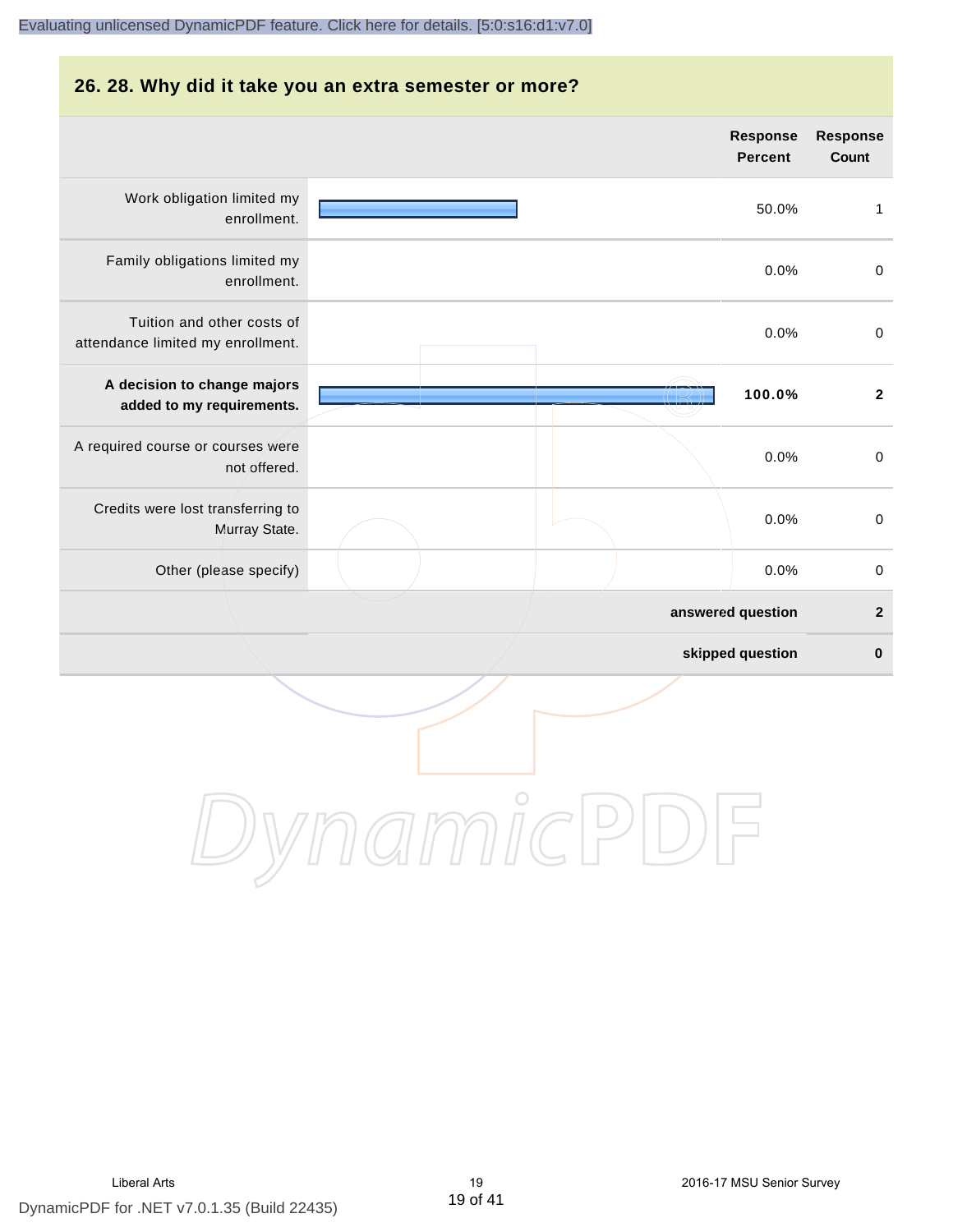|                   |   | 26. 28. Why did it take you an extra semester or more? |
|-------------------|---|--------------------------------------------------------|
| answered question |   |                                                        |
| skipped question  | 0 |                                                        |

# **27. 29. Did you have trouble getting any course(s) you needed while at Murray State?**

|                                                                            | <b>Response</b><br><b>Percent</b>                    | <b>Response</b><br>Count        |
|----------------------------------------------------------------------------|------------------------------------------------------|---------------------------------|
| Yes                                                                        | 0.0%                                                 | $\pmb{0}$                       |
| <b>No</b>                                                                  | 100.0%                                               | $\mathbf{2}$                    |
|                                                                            | answered question                                    | $\mathbf{2}$                    |
|                                                                            | skipped question                                     | $\pmb{0}$                       |
|                                                                            |                                                      |                                 |
|                                                                            | 28. 30. Why did you have trouble getting the course? |                                 |
|                                                                            | <b>Response</b><br><b>Percent</b>                    | <b>Response</b><br><b>Count</b> |
| The course was not offered the<br>semester I needed it.                    | 0.0%                                                 | $\mathbf 0$                     |
| The course was not offered at<br>hours convenient to my work<br>schedule.  | 0.0%                                                 | $\pmb{0}$                       |
| The course was not offered at<br>hours suitable for my school<br>schedule. | 0.0%                                                 | $\pmb{0}$                       |
| All course sections were closed.                                           | 0.0%                                                 | $\mathbf 0$                     |
| I was unaware of the prerequisites<br>for the course.                      | 0.0%                                                 | $\pmb{0}$                       |
|                                                                            | answered question                                    | $\mathbf 0$                     |
|                                                                            | skipped question                                     | $\overline{\mathbf{2}}$         |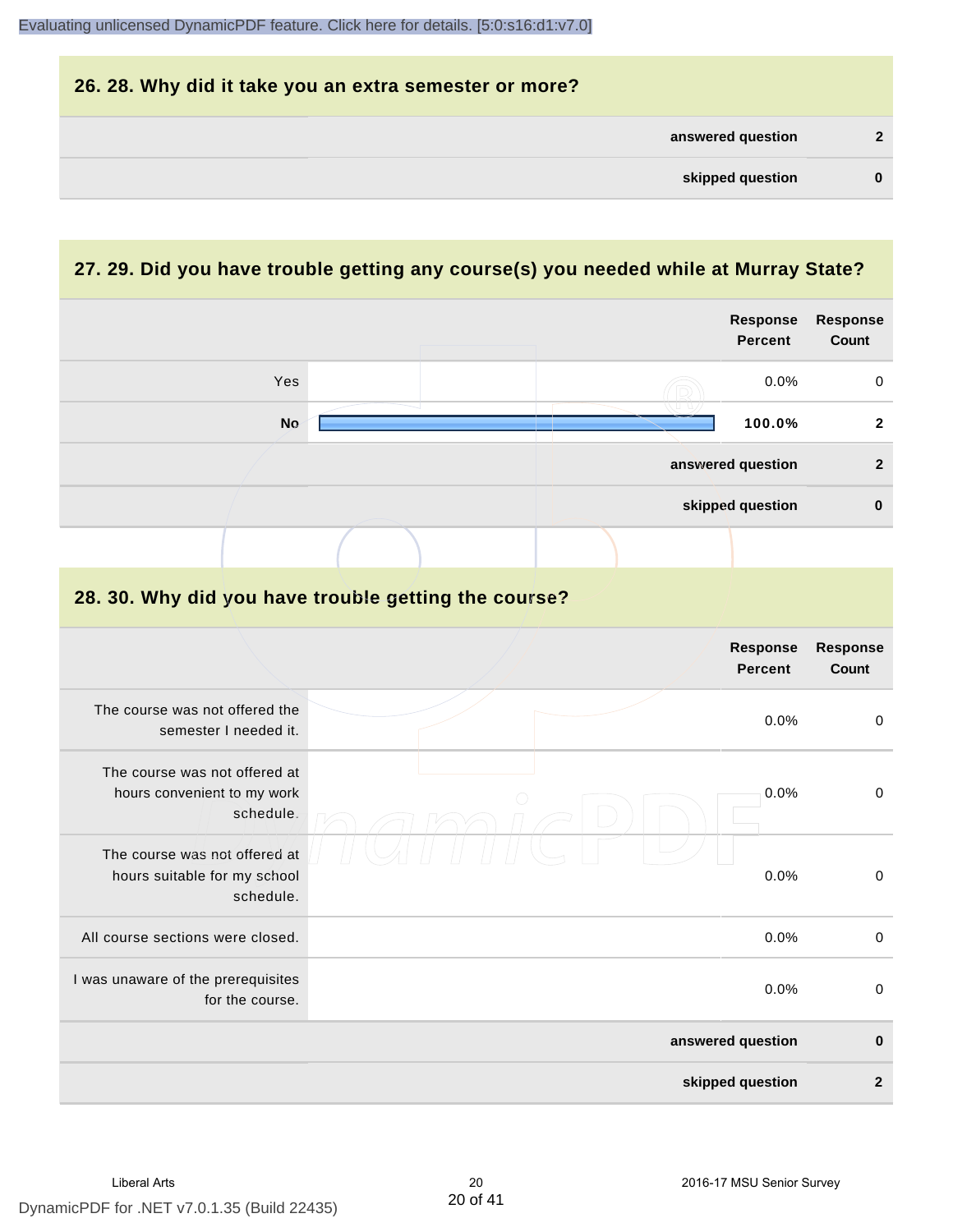## **29. 31. Which statement best describes your experience with off-campus coop/internship?**

|                                    | <b>Response</b><br><b>Percent</b> | <b>Response</b><br>Count |
|------------------------------------|-----------------------------------|--------------------------|
| Cannot judge; I did not have one.  | $0.0\%$                           | $\mathbf 0$              |
| My experience was very valuable.   | $0.0\%$                           | 0                        |
| My experience was valuable.        | 100.0%                            | $\mathbf{2}$             |
| My experience was of little value. | $0.0\%$                           | 0                        |
| My experience was of no value.     | $0.0\%$                           | 0                        |
|                                    | answered question                 | $\mathbf{2}$             |
|                                    | skipped question                  | $\bf{0}$                 |
|                                    |                                   |                          |

# **30. 32. Which statement best describes your experience with on-campus facultydirected research, scholarly, or creative project?**

|                                    | <b>Response</b><br><b>Percent</b> | <b>Response</b><br>Count |
|------------------------------------|-----------------------------------|--------------------------|
| Cannot judge; I did not have one.  | $0.0\%$                           | 0                        |
| My experience was very valuable.   | 0.0%                              | 0                        |
| My experience was valuable.        | 100.0%                            | $\mathbf{2}$             |
| My experience was of little value. | 0.0%                              | $\mathbf 0$              |
| My experience was of no value.     | 0.0%                              | 0                        |
|                                    | answered question                 | $\mathbf{2}$             |
|                                    | skipped question                  | $\bf{0}$                 |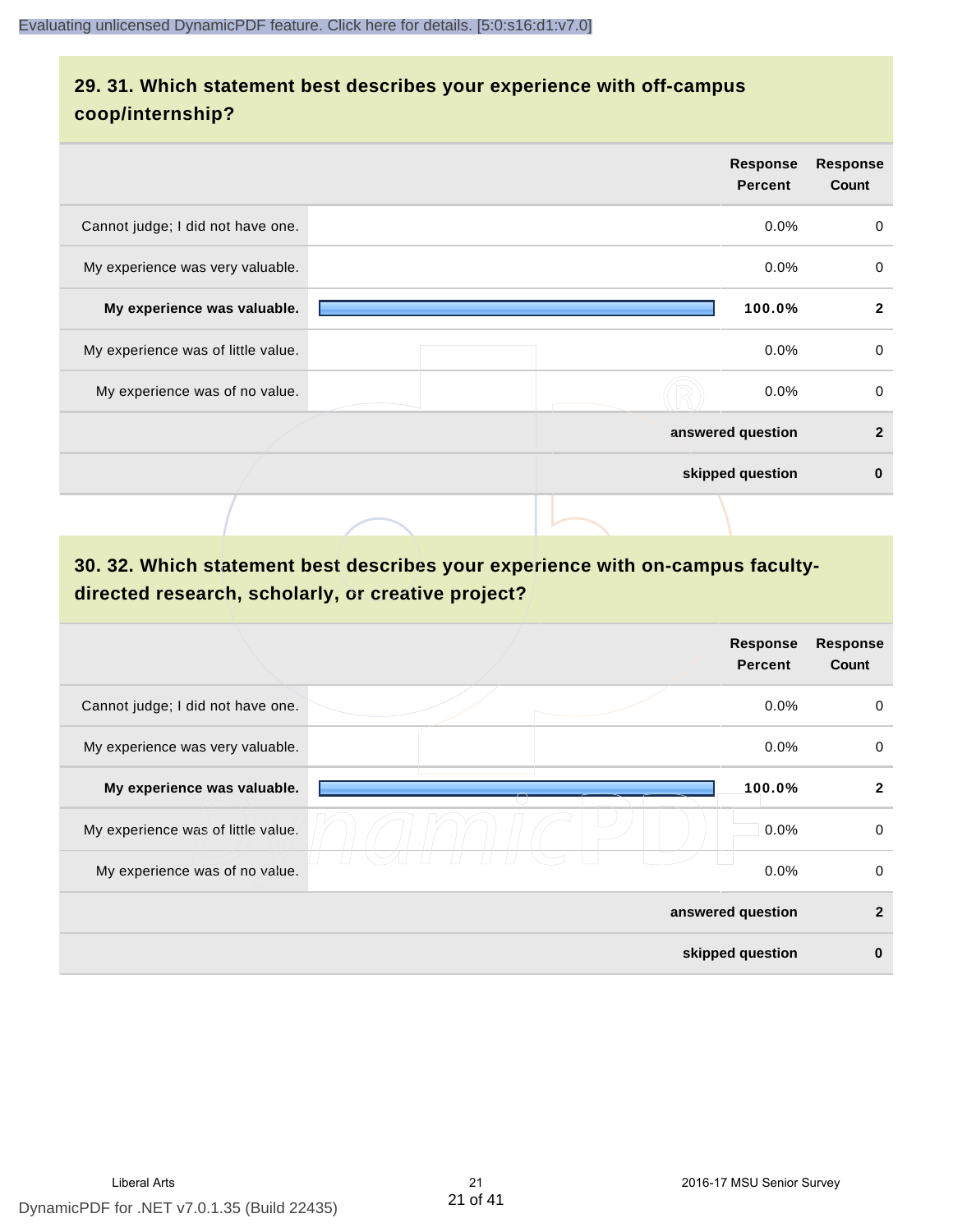# **31. 33. Which statement best describes your experience with academic advising in your major/area?**

| <b>Response</b><br><b>Percent</b> | <b>Response</b><br>Count |
|-----------------------------------|--------------------------|
| 0.0%                              | $\mathbf 0$              |
| 100.0%                            | $\overline{2}$           |
| 0.0%                              | $\mathbf 0$              |
| 0.0%                              | $\pmb{0}$                |
| answered question                 | $\mathbf{2}$             |
| skipped question                  | $\pmb{0}$                |
|                                   |                          |
|                                   | ammicPl                  |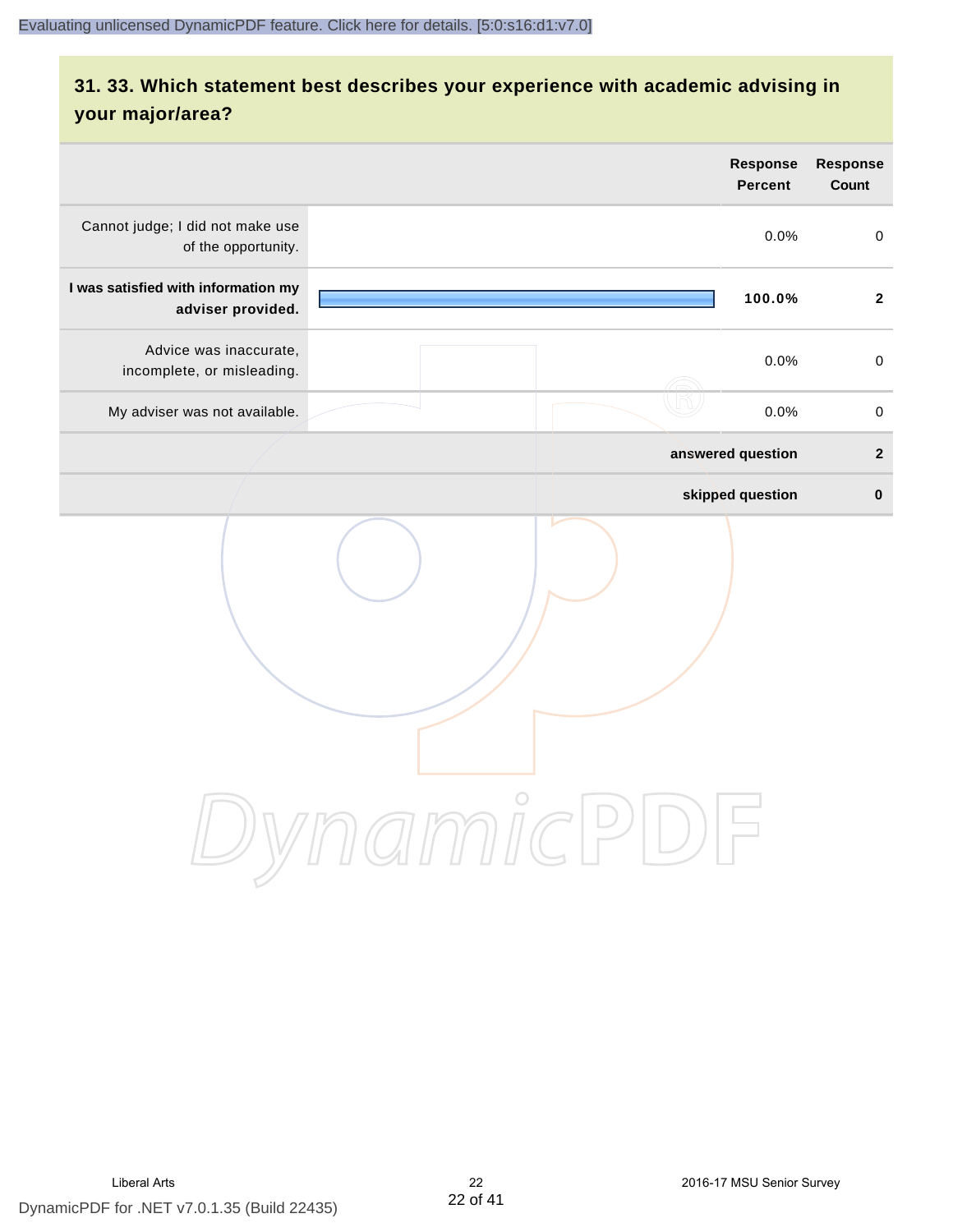# **31. 33. Which statement best describes your experience with academic advising in your major/area?**

| answered question | $\mathbf{c}$ |
|-------------------|--------------|
| skipped question  | $\bf{0}$     |

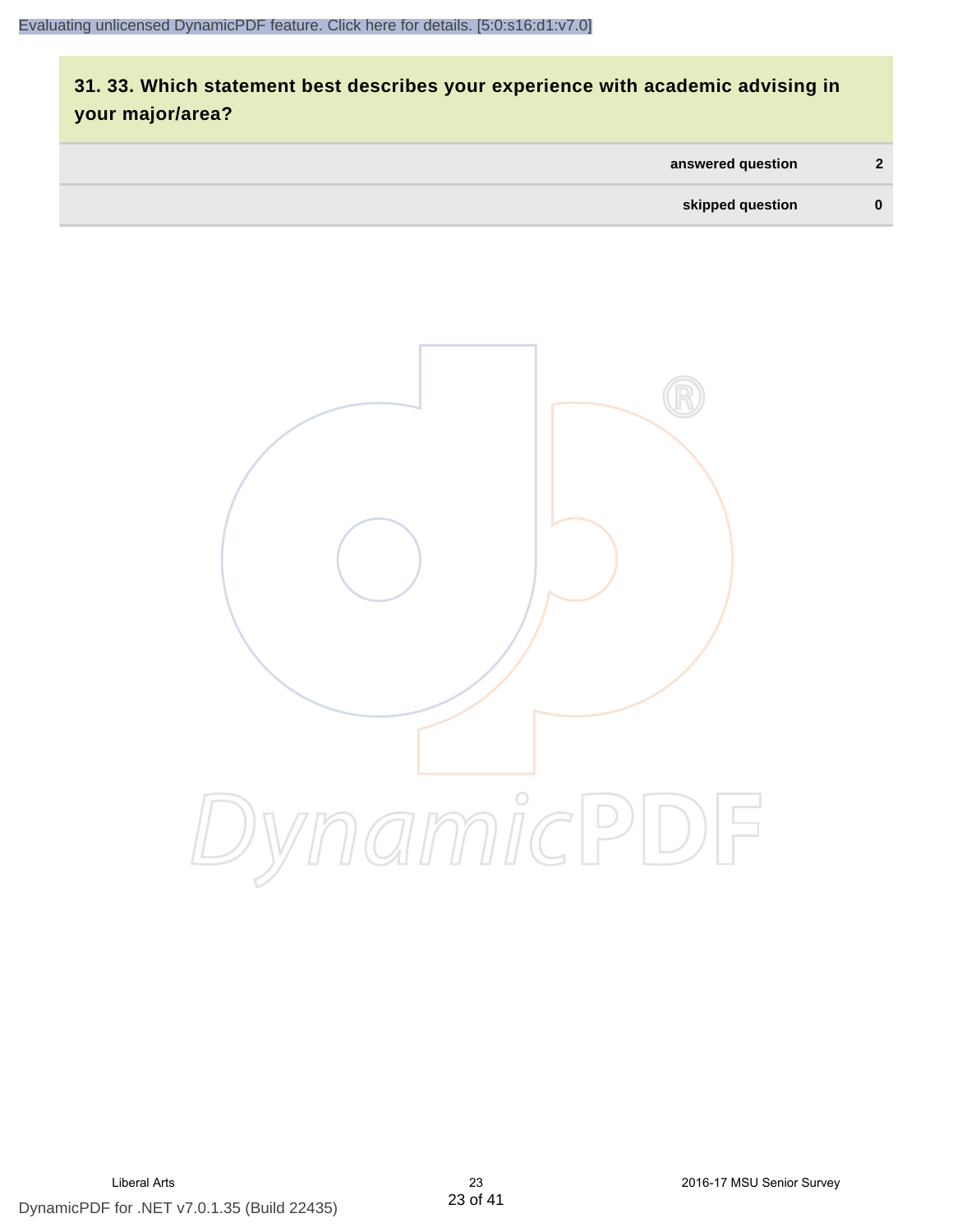# **32. Questions 34-48 For each of these items, indicate the extent to which you were satisfied.**

|                                                                                                                                                       | <b>Very</b><br>satisfied | <b>Satisfied</b> | <b>Dissatisfied</b> | <b>Very</b><br>dissatisfied | Rating<br>Average | Rating<br>Count  |
|-------------------------------------------------------------------------------------------------------------------------------------------------------|--------------------------|------------------|---------------------|-----------------------------|-------------------|------------------|
| 34. Class size relative to type of<br>course                                                                                                          | 50.0% (1)                | $50.0\%$ (1)     | $0.0\%$ (0)         | $0.0\%$ (0)                 | 3.50              | 2                |
| 35. Out-of-class availability of<br>faculty                                                                                                           | $0.0\%$ (0)              | 100.0% (2)       | $0.0\%$ (0)         | $0.0\%$ (0)                 | 3.00              | $\overline{2}$   |
| 36. Effectiveness of your high<br>school preparation for college work                                                                                 | $0.0\%$ (0)              | 50.0% (1)        | $50.0\%$ (1)        | $0.0\%$ (0)                 | 2.50              | $\overline{2}$   |
| 37. Fairness of faculty in their<br>treatment of individual students                                                                                  | $0.0\%$ (0)              | 100.0% (2)       | $0.0\%$ (0)         | $0.0\%$ (0)                 | 3.00              | $\overline{2}$   |
| 38. Overall quality of instruction at<br><b>Murray State</b>                                                                                          | $0.0\%$ (0)              | 100.0% (2)       | $0.0\%$ (0)         | $0.0\%$ (0)                 | 3.00              | $\overline{2}$   |
| 39. Quality of instruction in<br><b>University Studies (General</b><br>Education) courses                                                             | $0.0\%$ (0)              | 50.0% (1)        | 50.0% (1)           | $0.0\%$ (0)                 | 2.50              | $\overline{2}$   |
| 40. Quality of instruction in your<br>major                                                                                                           | 50.0% (1)                | $50.0\%$ (1)     | $0.0\%$ (0)         | $0.0\%$ (0)                 | 3.50              | $\overline{2}$   |
| 41. Clarity of program objectives in<br>your major                                                                                                    | $0.0\%$ (0)              | $100.0\%$ (2)    | $0.0\%$ (0)         | $0.0\%$ (0)                 | 3.00              | $\overline{2}$   |
| 42. Intellectual challenge of the<br>academic program                                                                                                 | 50.0% (1)                | $50.0\%$ (1)     | $0.0\%$ (0)         | $0.0\%$ (0)                 | 3.50              | $\overline{2}$   |
| 43. Encouragement and<br>information from your major<br>department for employment after<br>graduation                                                 | $0.0\%$ (0)              | $100.0\%$ (2)    | $0.0\%$ (0)         | $0.0\%$ (0)                 | 3.00              | $\overline{c}$   |
| 44. Availability of opportunities to<br>engage in a faculty-mentored<br>research, scholarly, or creative<br>project in your area of<br>study/interest | $0.0\%$ (0)              | 100.0% (2)       | $0.0\%$ (0)         | $0.0\%$ (0)                 | 3.00              | $\overline{2}$   |
| 45. Library hours                                                                                                                                     | $50.0\%$ (1)             | $50.0\%$ (1)     | $0.0\%$ (0)         | $0.0\%$ (0)                 | 3.50              | $\boldsymbol{2}$ |
|                                                                                                                                                       |                          |                  |                     |                             | answered question | $\boldsymbol{2}$ |
|                                                                                                                                                       |                          |                  |                     |                             | skipped question  | $\bf{0}$         |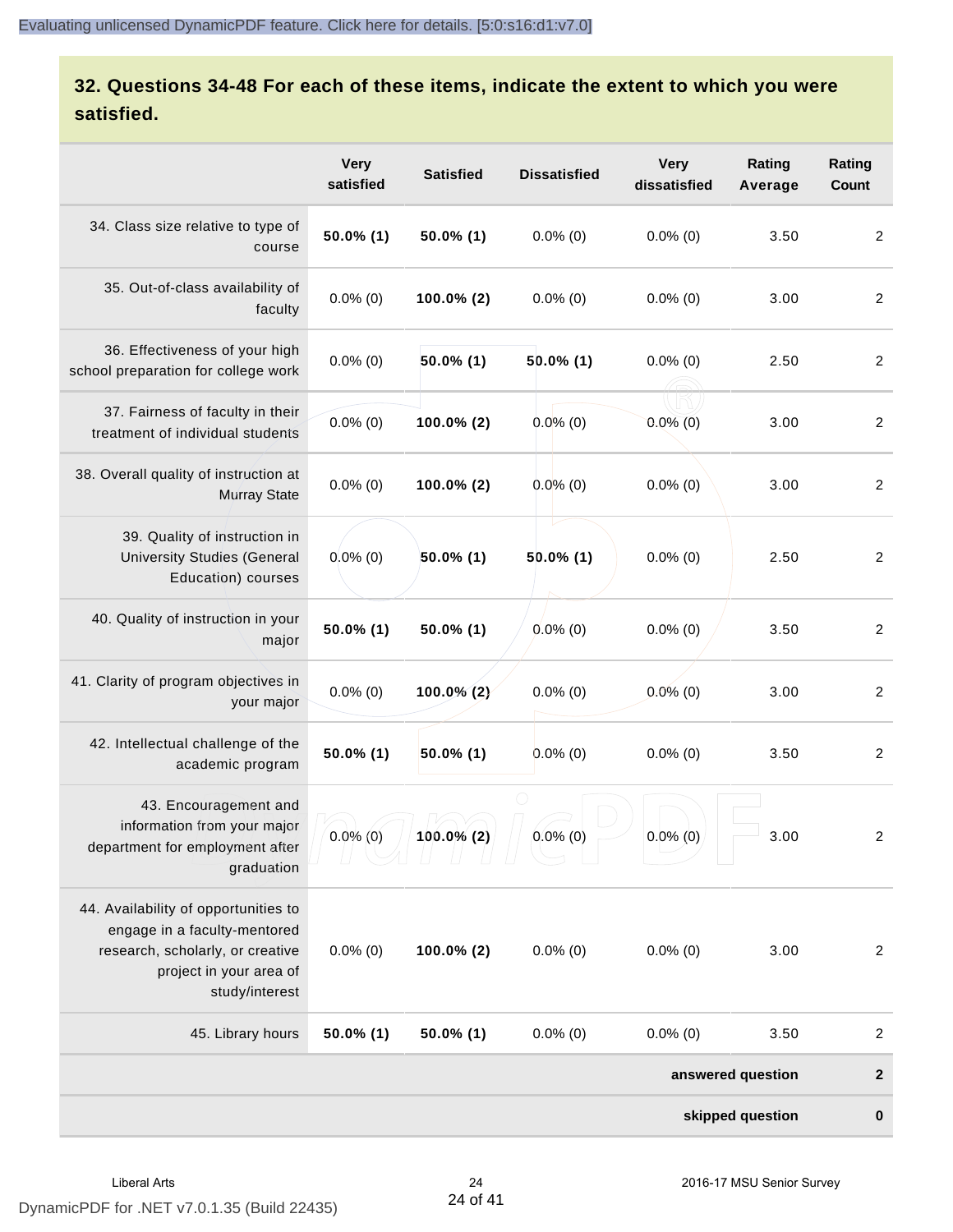## **32. Questions 34-48 For each of these items, indicate the extent to which you were satisfied.**

| 46 Effectiveness of library<br>personnel in meeting your<br>information needs                                                | $50.0\%$ (1) | $0.0\%$ (0)  | $50.0\%$ (1) | $0.0\%$ (0) | 3.00              | 2            |
|------------------------------------------------------------------------------------------------------------------------------|--------------|--------------|--------------|-------------|-------------------|--------------|
| 47. Access to on-hand or<br>electronic library resources                                                                     | $50.0\%$ (1) | $50.0\%$ (1) | $0.0\%$ (0)  | $0.0\%$ (0) | 3.50              | 2            |
| 48. Computer, individual and group<br>work spaces available within<br>University Libraries (Waterfield,<br>Pogue and Overby) | $50.0\%$ (1) | $50.0\%$ (1) | $0.0\%$ (0)  | $0.0\%$ (0) | 3.50              | 2            |
|                                                                                                                              |              |              |              |             | answered question | $\mathbf{2}$ |
|                                                                                                                              |              |              |              |             | skipped question  | $\bf{0}$     |
|                                                                                                                              |              |              |              |             |                   |              |

**33. Questions 49-55 University Studies is designed to offer you a broad base of skills and knowledge and to prepare you for upper division study. Please indicate how effective University Studies at Murray State was in helping you achieve these goals.**

|                                                                            | <b>Very</b><br>effective | <b>Effective</b> | <b>Ineffective</b> | <b>Very</b><br>ineffective | Rating<br>Average | Rating<br>Count |
|----------------------------------------------------------------------------|--------------------------|------------------|--------------------|----------------------------|-------------------|-----------------|
| 49. Writing skills                                                         | $50.0\%$ (1)             | $50.0\%$ (1)     | $0.0\%$ (0)        | $0.0\%$ (0)                | 3.50              | $\overline{2}$  |
| 50. Speaking skills                                                        | $0.0\%$ (0)              | $100.0\%$ (2)    | $0.0\%$ (0)        | $0.0\%$ (0)                | 3.00              | 2               |
| 51. Critical thinking skills                                               | $50.0\%$ (1)             | $50.0\%$ (1)     | $0.0\%$ (0)        | $0.0\%(0)$                 | 3.50              | $\overline{2}$  |
| 52. Technology skills/computer<br>skills                                   | 50.0% (1)                | $50.0\%$ (1)     | $0.0\%$ (0)        | $0.0\%$ (0)                | 3.50              | $\overline{2}$  |
| 53. General knowledge in the<br>liberal arts and sciences                  | $50.0\%$ (1)             | $50.0\%$ (1)     | $0.0\%$ (0)        | $0.0\%$ (0)                | 3.50              | 2               |
| 54. International perspectives                                             | $0.0\%$ (0)              | $100.0\%$ (2)    | $0.0\%$ (0)        | $0.0\%$ (0)                | 3.00              | $\overline{2}$  |
| 55. Stimulation of interest in areas<br>outside your chosen field of study | $0.0\%$ (0)              | $50.0\%$ (1)     | 50.0% (1)          | $0.0\%$ (0)                | 2.50              | 2               |
|                                                                            |                          |                  |                    |                            | answered question | $\overline{2}$  |
|                                                                            |                          |                  |                    |                            | skipped question  | $\bf{0}$        |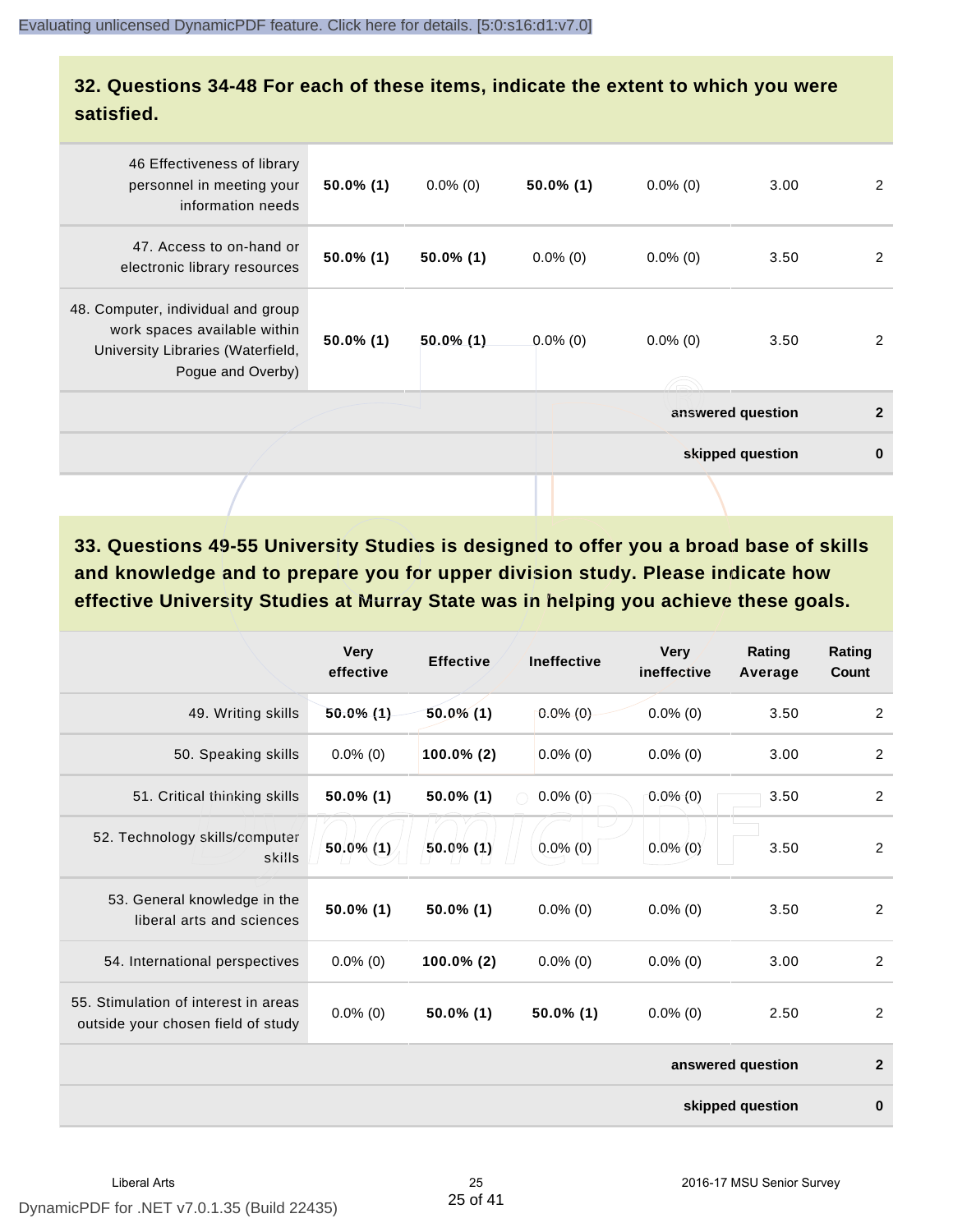**34. Questions 56-89For each of these services, activities or programs that you used, please indicate the extent to which you were satisfied that they met your needs. For those that you did not use, mark the "Did Not Use" option.**

|                                                                                    | <b>Very</b><br>satisfied | <b>Satisfied</b>                    | <b>Dissatisfied</b>          | <b>Very</b><br>dissatisfied | <b>Did Not</b><br><b>Use</b> | Rating<br>Average | Rating<br><b>Count</b> |
|------------------------------------------------------------------------------------|--------------------------|-------------------------------------|------------------------------|-----------------------------|------------------------------|-------------------|------------------------|
| 56. African-American/Multicultural<br><b>Student Services</b>                      | $0.0\%$ (0)              | 50.0%<br>(1)                        | $50.0\%$ (1)                 | $0.0\%$ (0)                 | $0.0\%$ (0)                  | 2.50              | $\overline{2}$         |
| 57. Blackboard/Canvas                                                              | 50.0%<br>(1)             | 50.0%<br>(1)                        | $0.0\%$ (0)                  | $0.0\%$ (0)                 | $0.0\%$ (0)                  | 3.50              | $\overline{2}$         |
| 58. Career Services Office                                                         | $0.0\%$ (0)              | 100.0%<br>(2)                       | $0.0\%$ (0)                  | $0.0\%$ (0)                 | $0.0\%$ (0)                  | 3.00              | $\overline{2}$         |
| 59. Cultural programming and<br>activities                                         | $0.0\%$ (0)              | 100.0%<br>(2)                       | $0.0\%$ (0)                  | $0.0\%$ (0)                 | $0.0\%$ (0)                  | 3.00              | $\overline{2}$         |
| 60. Degree audit (MAP report)                                                      | 50.0%<br>(1)             | 50.0%<br>(1)                        | $0.0\%$ (0)                  | $0.0\%$ (0)                 | $0.0\%$ (0)                  | 3.50              | $\overline{2}$         |
| 61. Financial Aid Office customer<br>service                                       | $0.0\%$ (0)              | 100.0%<br>(2)                       | $0.0\%$ (0)                  | $0.0\%$ (0)                 | $0.0\%$ (0)                  | 3.00              | $\overline{2}$         |
| 62. Dining Services                                                                | $0.0\%$ (0)              | 50.0%<br>(1)                        | $50.0\%$ (1)                 | $0.0\%$ (0)                 | $0.0\%$ (0)                  | 2.50              | $\overline{2}$         |
| 63. Graduation Office                                                              | $0.0\%$ (0)              | 50.0%<br>(4)                        | $50.0\%$ (1)                 | $0.0\%$ (0)                 | $0.0\%$ (0)                  | 2.50              | $\overline{2}$         |
| 64. Greek life and activities                                                      | $0.0\%$ (0)              | 50.0%<br>(1)                        | $0.0\%$ (0)                  | $0.0\%$ (0)                 | 50.0%<br>(1)                 | 3.00              | $\overline{2}$         |
| 65. Health Services                                                                | 50.0%<br>(1)             | 50.0%<br>(1)                        | $0.0\%$ (0)                  | $0.0\%$ (0)                 | $0.0\%$ (0)                  | 3.50              | $\overline{2}$         |
| 66. Honor Societies/Departmental<br><b>Clubs/Special Interest</b><br>Organizations | $\Box$<br>$0.0\%$ (0)    | $\Box$<br>$\sqcup$<br>100.0%<br>(2) | U.<br>$\perp$<br>$0.0\%$ (0) | $0.0\%$ (0)                 | $0.0\%$ (0)                  | 3.00              | $\boldsymbol{2}$       |
| 67. International programs and<br>activities                                       | $0.0\%$ (0)              | 100.0%<br>(2)                       | $0.0\%$ (0)                  | $0.0\%$ (0)                 | $0.0\%$ (0)                  | 3.00              | $\overline{2}$         |
| 68. International student support<br>services                                      | $0.0\%$ (0)              | 50.0%<br>(1)                        | $0.0\%$ (0)                  | $0.0\%$ (0)                 | 50.0%<br>(1)                 | 3.00              | $\overline{c}$         |
|                                                                                    |                          |                                     |                              |                             |                              | answered question | $\boldsymbol{2}$       |
|                                                                                    |                          |                                     |                              |                             |                              | skipped question  | $\mathbf 0$            |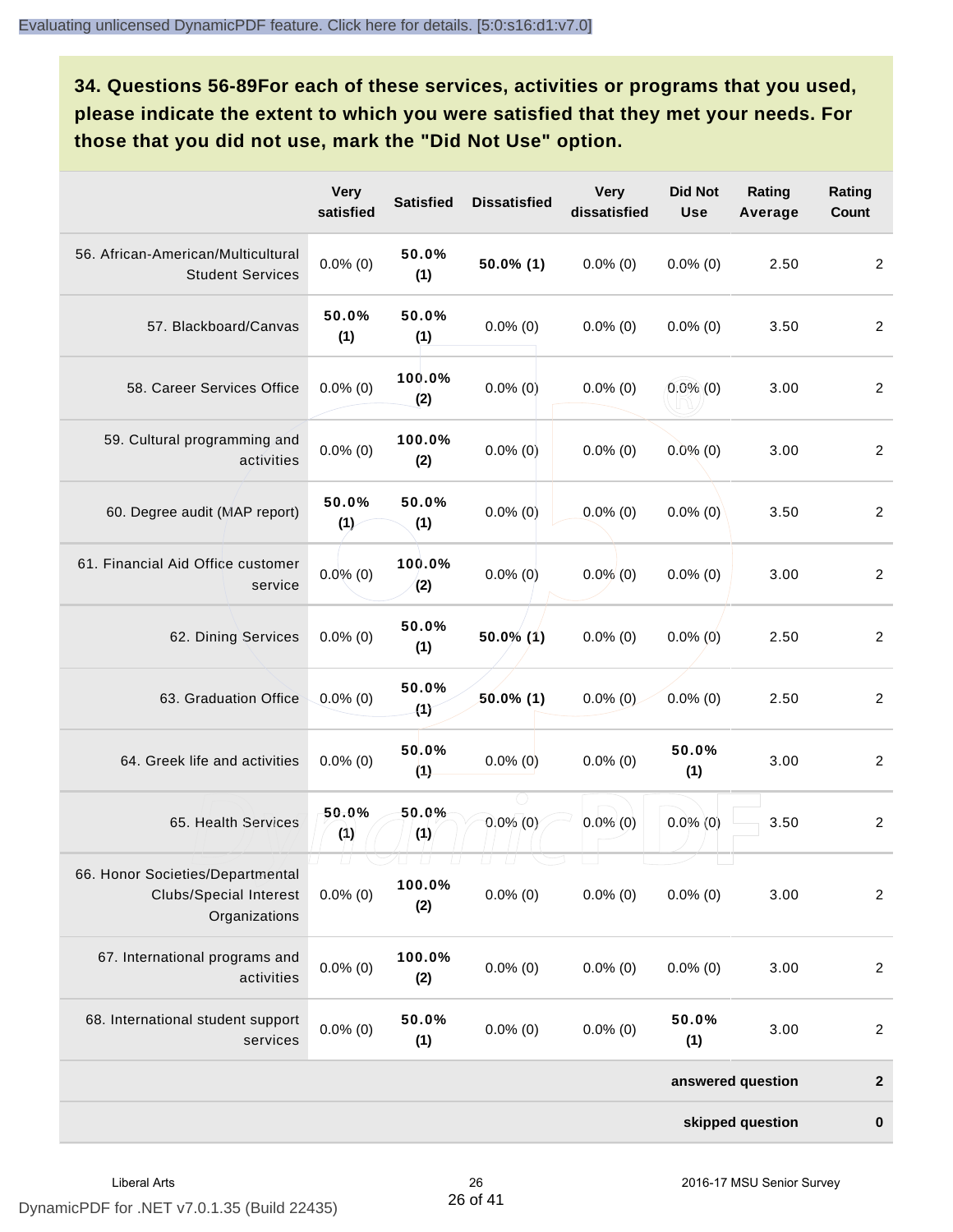**34. Questions 56-89For each of these services, activities or programs that you used, please indicate the extent to which you were satisfied that they met your needs. For those that you did not use, mark the "Did Not Use" option.**

| 69. Internet and wireless access<br>for study and research needs | $0.0\%$ (0)  | 100.0%<br>(2) | $0.0\%$ (0)                 | $0.0\%$ (0) | $0.0\%$ (0)       | 3.00 | $\overline{c}$   |
|------------------------------------------------------------------|--------------|---------------|-----------------------------|-------------|-------------------|------|------------------|
| 70. Intramural Sports and<br>Recreation                          | $0.0\%$ (0)  | $0.0\%$ (0)   | $0.0\%$ (0)                 | $0.0\%$ (0) | 100.0%<br>(2)     | 0.00 | $\overline{a}$   |
| 71. LGBT programs                                                | $0.0\%$ (0)  | 50.0%<br>(1)  | $0.0\%$ (0)                 | $0.0\%$ (0) | 50.0%<br>(1)      | 3.00 | $\overline{2}$   |
| 72. Lowry Center/Developmental<br>courses and tutoring           | 50.0%<br>(1) | 50.0%<br>(1)  | $0.0\%$ (0)                 | $0.0\%$ (0) | $0.0\%$ (0)       | 3.50 | $\overline{2}$   |
| 73. Library                                                      | 50.0%<br>(1) | 50.0%<br>(1)  | $0.0\%$ (0)                 | $0.0\%$ (0) | $0.0\%$ (0)       | 3.50 | $\overline{a}$   |
| 74. MSU web site                                                 | 50.0%<br>(1) | 50.0%<br>(1)  | $0.0\%$ (0)                 | $0.0\%$ (0) | $0.0\%$ (0)       | 3.50 | $\overline{c}$   |
| 75. NCAA Sports                                                  | $0.0\%$ (0)  | 50.0%<br>(1)  | $0.0\%$ (0)                 | $0.0\%$ (0) | 50.0%<br>(1)      | 3.00 | $\overline{2}$   |
| 76. Online courses that are not<br><b>Blackboard or Canvas</b>   | $0.0\%$ (0)  | $0.0\%$ (0)   | $0.0\%$ (0)                 | $0.0\%$ (0) | 100.0%<br>(2)     | 0.00 | $\overline{a}$   |
| 77. Public Safety/Security<br>Services                           | 50.0%<br>(1) | $0.0\%$ (0)   | $0.0\%$ (0)                 | $0.0\%$ (0) | 50.0%<br>(1)      | 4.00 | $\overline{c}$   |
| 78. Registration through myGate                                  | $0.0\%$ (0)  | 100.0%<br>(2) | $0.0\%$ (0)                 | $0.0\%$ (0) | $0.0\%$ (0)       | 3.00 | $\overline{c}$   |
| 79. Residential College<br>programming and activities            | $0.0\%$ (0)  | $0.0\%$ (0)   | $0.0\%$ (0)                 | $0.0\%$ (0) | 100.0%<br>(2)     | 0.00 | $\overline{a}$   |
| 80. Scholarships/grants/student<br>employment                    | 50.0%<br>(1) | 50.0%<br>(1)  | U.<br>$\Box$<br>$0.0\%$ (0) | $0.0\%$ (0) | $0.0\%$ (0)       | 3.50 | $\overline{c}$   |
| 81. Services for non-traditional<br>students                     | 50.0%<br>(1) | $0.0\%$ (0)   | $0.0\%$ (0)                 | $0.0\%$ (0) | 50.0%<br>(1)      | 4.00 | $\overline{a}$   |
| 82. Student Disability Services<br>(SDS)                         | $0.0\%$ (0)  | 50.0%<br>(1)  | $0.0\%$ (0)                 | $0.0\%$ (0) | 50.0%<br>(1)      | 3.00 | $\overline{a}$   |
|                                                                  |              |               |                             |             | answered question |      | $\boldsymbol{2}$ |
|                                                                  |              |               |                             |             | skipped question  |      | $\mathbf 0$      |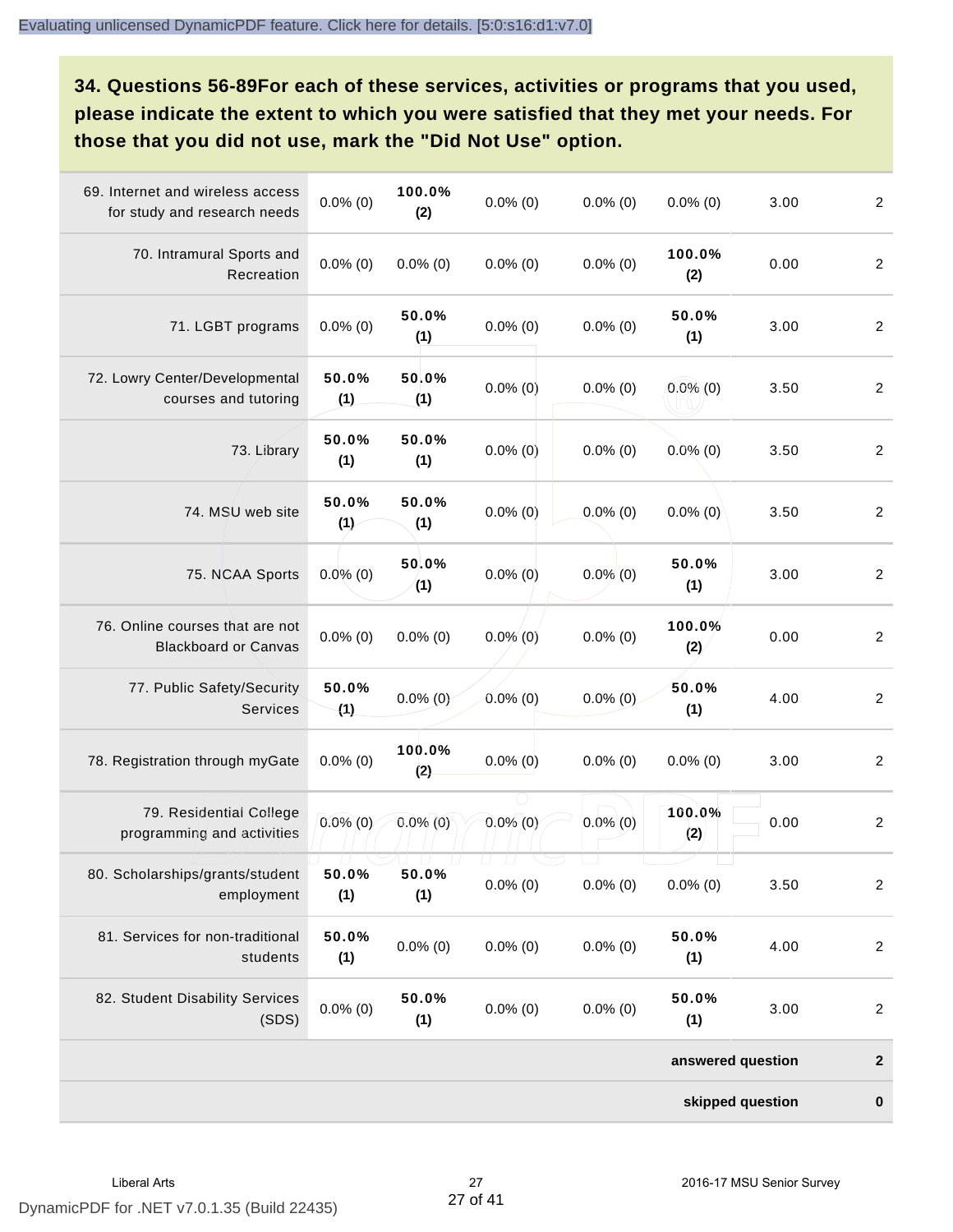**34. Questions 56-89For each of these services, activities or programs that you used, please indicate the extent to which you were satisfied that they met your needs. For those that you did not use, mark the "Did Not Use" option.**

| 83. Transcript requests               | 50.0%<br>(1) | 50.0%<br>(1)  | $0.0\%$ (0) | $0.0\%$ (0) | $0.0\%$ (0)       | 3.50             | $\overline{2}$ |
|---------------------------------------|--------------|---------------|-------------|-------------|-------------------|------------------|----------------|
| 84. Student Support Services<br>(SSS) | 50.0%<br>(1) | $0.0\%$ (0)   | $0.0\%$ (0) | $0.0\%$ (0) | 50.0%<br>(1)      | 4.00             | 2              |
| 85. Transfer Center                   | $0.0\%$ (0)  | $0.0\%$ (0)   | $0.0\%$ (0) | $0.0\%$ (0) | 100.0%<br>(2)     | 0.00             | $\overline{2}$ |
| 86. University Counseling Services    | $0.0\%$ (0)  | 50.0%<br>(1)  | $0.0\%$ (0) | $0.0\%$ (0) | 50.0%<br>(1)      | 3.00             | $\overline{c}$ |
| 87. Veteran Services                  | $0.0\%$ (0)  | 50.0%<br>(1)  | $0.0\%$ (0) | $0.0\%$ (0) | 50.0%<br>(1)      | 3.00             | $\overline{2}$ |
| 88. Wellness Center                   | $0.0\%$ (0)  | 100.0%<br>(2) | $0.0\%$ (0) | $0.0\%$ (0) | $0.0\%$ (0)       | 3.00             | $\overline{2}$ |
| 89. Women's Center                    | $0.0\%$ (0)  | 50.0%<br>(1)  | $0.0\%$ (0) | $0.0\%$ (0) | 50.0%<br>(1)      | 3.00             | $\overline{2}$ |
|                                       |              |               |             |             | answered question |                  | $\mathbf{2}$   |
|                                       |              |               |             |             |                   | skipped question | $\pmb{0}$      |

**35. 90. To what extent did you participate in Residential College activities?**

|                     | <b>Response</b><br><b>Percent</b> | <b>Response</b><br>Count |
|---------------------|-----------------------------------|--------------------------|
| Did not participate | 50.0%                             | 1                        |
| Frequently          | 50.0%                             | 1                        |
| Occasionally        | 0.0%                              | $\mathbf 0$              |
| Seldom              | 0.0%                              | $\mathbf 0$              |
|                     | answered question                 | $\overline{2}$           |
|                     | skipped question                  | $\bf{0}$                 |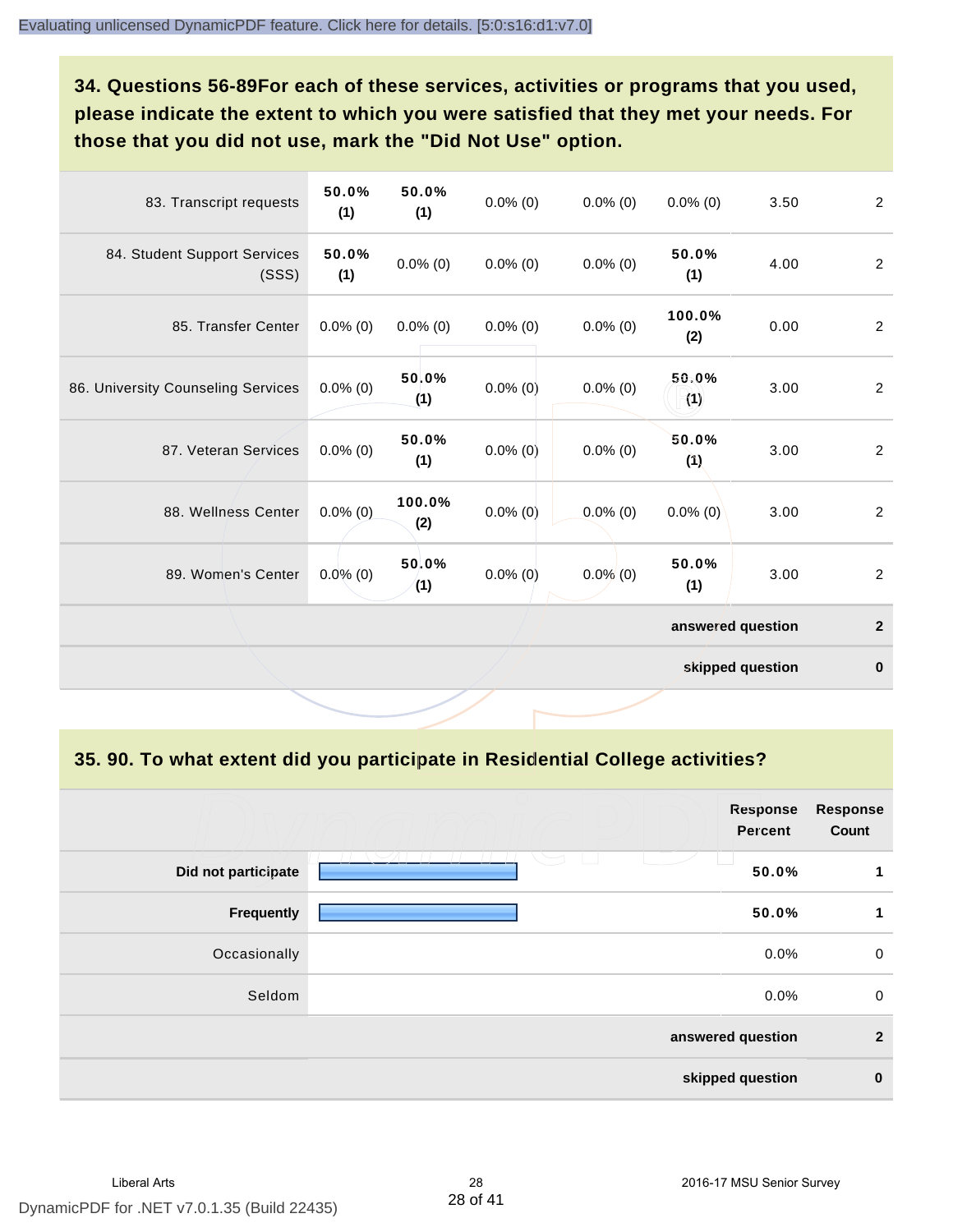### **36. 91. Which phrase best describes your opinion of Residential Colleges?**

|                                           | Response<br><b>Percent</b> | <b>Response</b><br>Count |
|-------------------------------------------|----------------------------|--------------------------|
| Not familiar with Residential<br>Colleges | 0.0%                       | $\pmb{0}$                |
| Very positive                             | 50.0%                      | 1                        |
| <b>Positive</b>                           | 50.0%                      | 1                        |
| Negative                                  | 0.0%                       | $\pmb{0}$                |
| Very negative                             | 0.0%                       | $\pmb{0}$                |
|                                           | answered question          | $\overline{2}$           |
|                                           | skipped question           | $\bf{0}$                 |
|                                           |                            |                          |

# **37. 92. When you graduate how many times will you have studied abroad during your university career?**

| <b>Response</b><br>Count | Response<br><b>Percent</b> |               |
|--------------------------|----------------------------|---------------|
| $\overline{2}$           | 100.0%                     | <b>None</b>   |
| $\mathbf 0$              | 0.0%                       | One           |
| $\mathbf 0$              | 0.0%                       | Two           |
| $\mathbf 0$              | 0.0%                       | Three or more |
| $\overline{2}$           | answered question          |               |
| $\mathbf 0$              | skipped question           |               |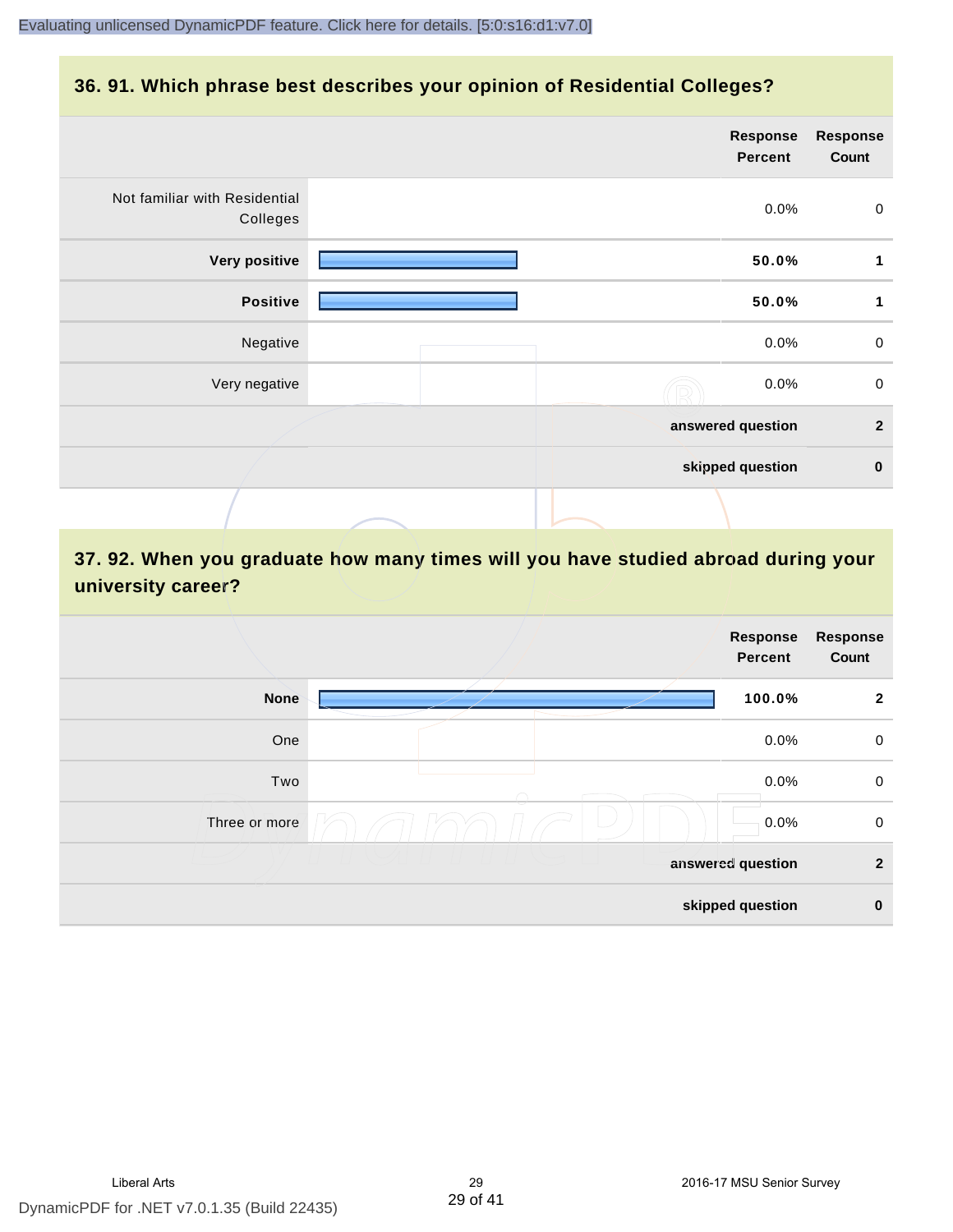**38. Questions 93-102 The University has formulated ten desired "Characteristics of the Murray State University Graduate." Please indicate how effective your MSU experience was in enhancing your abilities in each area.**

|                                                                                                                                                                      | <b>Very</b><br>effective | <b>Effective</b> | <b>Ineffective</b> | <b>Very</b><br>ineffective | Rating<br>Average | Rating<br><b>Count</b> |
|----------------------------------------------------------------------------------------------------------------------------------------------------------------------|--------------------------|------------------|--------------------|----------------------------|-------------------|------------------------|
| 93. Engage in mature,<br>independent and creative thought<br>and express that thought<br>effectively in oral and written<br>communication;                           | $50.0\%$ (1)             | $50.0\%$ (1)     | $0.0\%$ (0)        | $0.0\%$ (0)                | 3.50              | 2                      |
| 94. Understand and apply the<br>critical and scientific<br>methodologies that academic<br>disciplines employ to discover<br>knowledge and ascertain its<br>validity; | 50.0% (1)                | 50.0% (1)        | $0.0\%$ (0)        | $0.0\%$ (0)                | 3.50              | 2                      |
| 95. Apply sound standards of<br>information gathering, analysis<br>and evaluation to reach logical<br>decisions;                                                     | $50.0\%$ (1)             | $50.0\%$ (1)     | $0.0\%$ (0)        | $0.0\%$ (0)                | 3.50              | 2                      |
| 96. Understand the roles and<br>applications of science and<br>technology in the solution of the<br>problems of a changing world;                                    | 50.0% (1)                | 50.0% (1)        | $0.0\%$ (0)        | $0.0\%$ (0)                | 3.50              | 2                      |
| 97. Demonstrate a critical<br>understanding of the world's<br>historical, literary, philosophical<br>and artistic traditions;                                        | $50.0\%$ (1)             | $0.0\%$ (0)      | $50.0\%$ (1)       | $0.0\%$ (0)                | 3.00              | 2                      |
| 98. Understand the dynamics of<br>cultural diversity, of competing<br>economic and political systems,<br>and of complex moral and ethical<br>issues;                 | $50.0\%$ (1)             | $50.0\%$ (1)     | $0.0\%$ (0)        | $0.0\%$ (0)                | 3.50              | $\overline{2}$         |
| 99. Understand the nature of and<br>engage in ethical behavior and<br>responsible citizenship;                                                                       | $50.0\%$ (1)             | $50.0\%$ (1)     | $0.0\%$ (0)        | $0.0\%$ (0)                | 3.50              | $\overline{2}$         |
|                                                                                                                                                                      |                          |                  |                    |                            | answered question | $\mathbf{2}$           |
|                                                                                                                                                                      |                          |                  |                    |                            | skipped question  | $\bf{0}$               |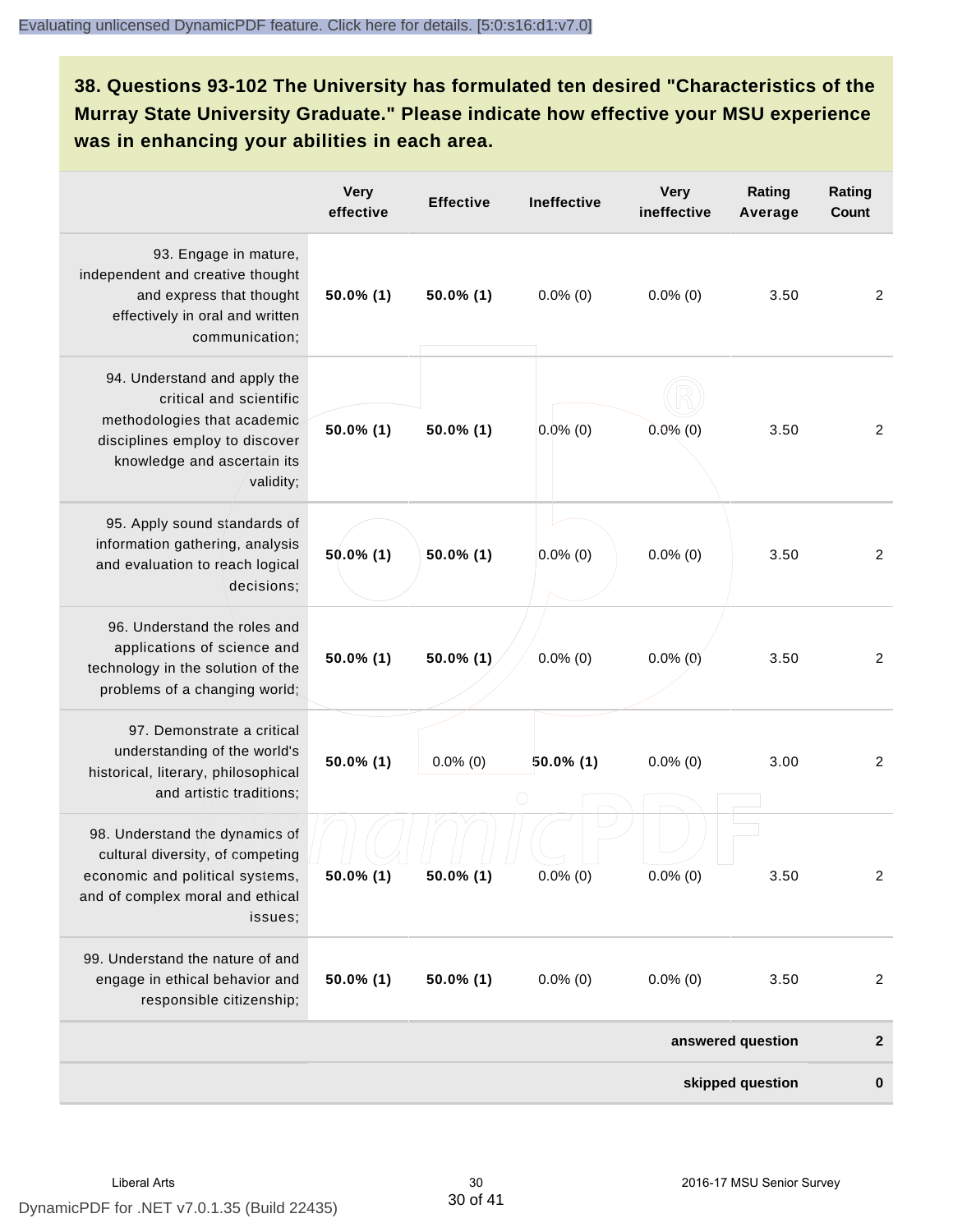**38. Questions 93-102 The University has formulated ten desired "Characteristics of the Murray State University Graduate." Please indicate how effective your MSU experience was in enhancing your abilities in each area.**

| 100. Understand the importance of<br>the behaviors necessary to<br>maintain a healthy lifestyle; | $50.0\%$ (1) | $50.0\%$ (1) | $0.0\%$ (0)  | $0.0\%$ (0)                             | 3.50             | $\overline{2}$ |
|--------------------------------------------------------------------------------------------------|--------------|--------------|--------------|-----------------------------------------|------------------|----------------|
| 101. Demonstrate mastery of a<br>chosen field of study;                                          | $0.0\%$ (0)  | $50.0\%$ (1) | $50.0\%$ (1) | $0.0\%$ (0)                             | 2.50             | $\overline{2}$ |
| 102. Value intellectual pursuit and<br>continuous learning in a changing<br>world.               | $0.0\%$ (0)  | 100.0% (2)   | $0.0\%$ (0)  | $0.0\%$ (0)<br>$(\widehat{\mathbb{D}})$ | 3.00             | $\overline{2}$ |
|                                                                                                  |              |              |              | answered question                       |                  | $\mathbf{2}$   |
|                                                                                                  |              |              |              |                                         | skipped question | $\pmb{0}$      |
|                                                                                                  |              |              |              |                                         |                  |                |
|                                                                                                  |              |              |              |                                         |                  |                |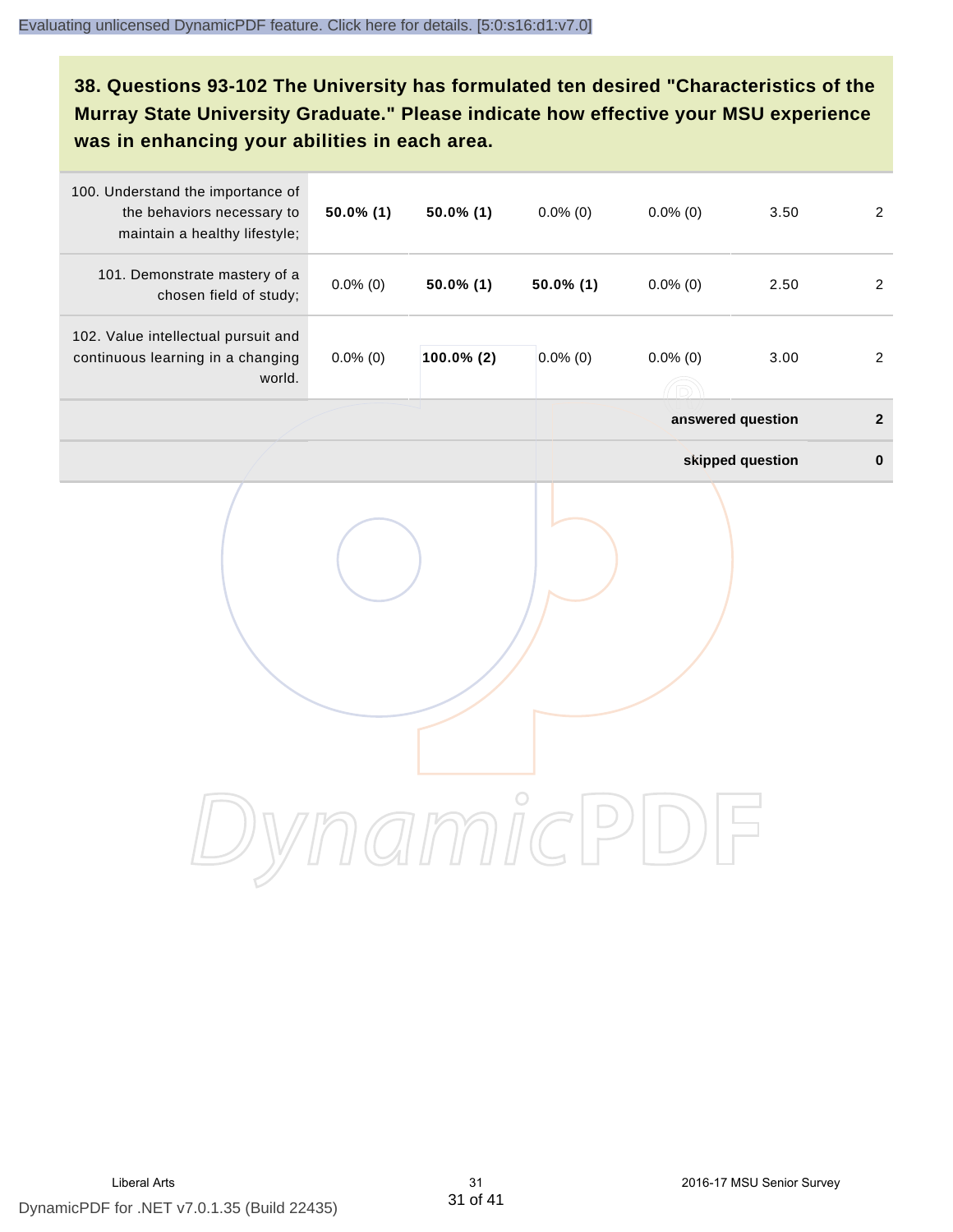#### **39. 103. What do you expect to do after you graduate?**

|                                                        | <b>Response</b><br><b>Percent</b> | <b>Response</b><br>Count |
|--------------------------------------------------------|-----------------------------------|--------------------------|
| I am unsure of my immediate<br>plans.                  | 0.0%                              | $\pmb{0}$                |
| I will look for a job.                                 | 100.0%                            | $\overline{2}$           |
| I will continue working in the<br>position I now have. | 0.0%                              | $\mathbf 0$              |
| I will work at a position I recently<br>accepted.      | 0.0%                              | $\pmb{0}$                |
| I will do additional undergraduate<br>work.            | 0.0%                              | $\mathbf 0$              |
| I will go to graduate school.                          | 0.0%                              | $\mathbf 0$              |
| I will go to law school.                               | 0.0%                              | $\pmb{0}$                |
| I will go to medical school.                           | 0.0%                              | $\mathbf 0$              |
| I will go to other professional<br>school.             | 0.0%                              | $\pmb{0}$                |
| I will not work or attend school.                      | 0.0%                              | $\mathbf 0$              |
|                                                        | answered question                 | $\overline{\mathbf{2}}$  |
|                                                        | skipped question                  | $\bf{0}$                 |

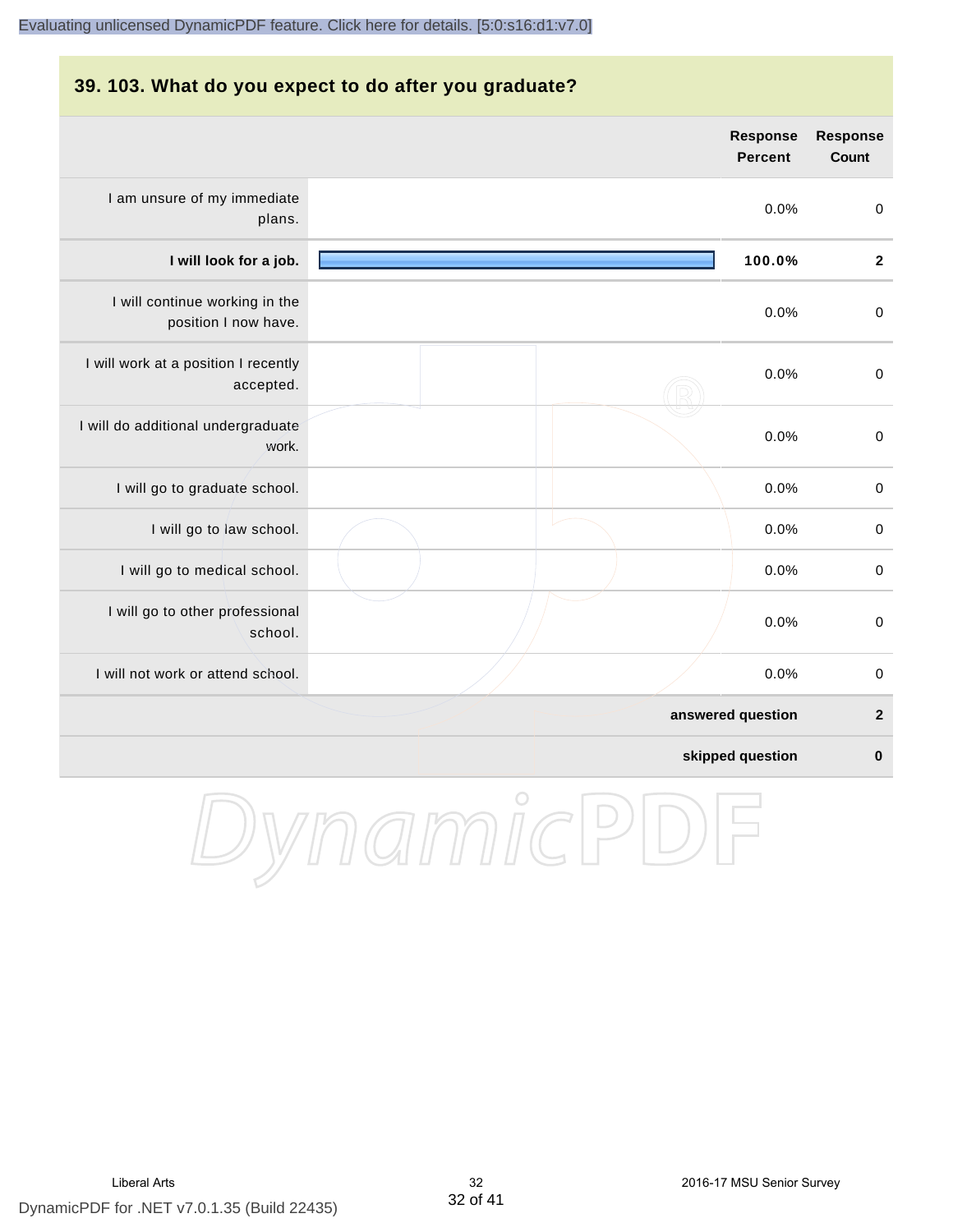# **39. 103. What do you expect to do after you graduate? answered question 2 skipped question 0**

## **40. 104. If you are already employed, how closely related is your job to your field of study?**

|                     |                | Response<br><b>Percent</b> | Response<br>Count   |
|---------------------|----------------|----------------------------|---------------------|
| Extremely close     |                | 0.0%                       | $\pmb{0}$           |
| Somewhat close      |                | 50.0%                      | 1                   |
| Somewhat different  |                | 0.0%                       | $\mathsf{O}\xspace$ |
| Extremely different |                | 0.0%                       | $\mathsf{O}\xspace$ |
| I cannot determine  |                | 0.0%                       | $\mathsf{O}\xspace$ |
| Does not apply      |                | 50.0%                      | $\mathbf 1$         |
|                     |                | answered question          | $\mathbf{2}$        |
|                     |                | skipped question           | $\pmb{0}$           |
|                     | $\overline{O}$ |                            |                     |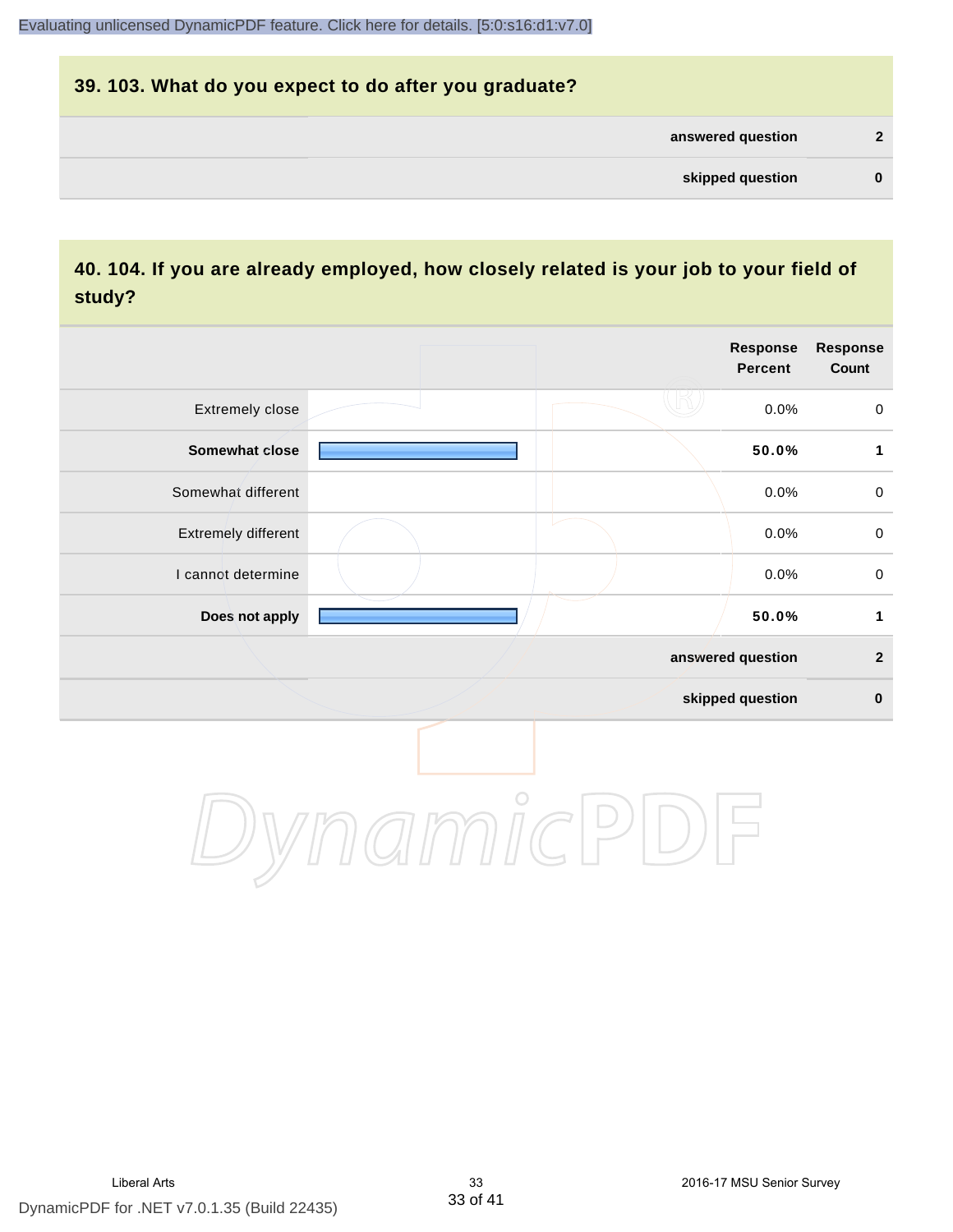#### **41. 105. If you intend to work full-time, what do you expect your salary to be?**

|                     | <b>Response</b><br><b>Percent</b> | Response<br>Count |
|---------------------|-----------------------------------|-------------------|
| Above \$75,000      | $0.0\%$                           | $\pmb{0}$         |
| \$65,000 - \$75,000 | 0.0%                              | $\pmb{0}$         |
| \$55,000 - \$64,999 | 0.0%                              | $\pmb{0}$         |
| \$45,000 - \$54,999 | 0.0%                              | $\pmb{0}$         |
| \$35,000 - \$44,999 | 100.0%                            | $\mathbf{2}$      |
| \$25,000 - \$34,999 | 0.0%                              | $\pmb{0}$         |
| Below \$25,000      | 0.0%                              | $\pmb{0}$         |
| Does not apply      | 0.0%                              | $\pmb{0}$         |
|                     | answered question                 | $\boldsymbol{2}$  |
|                     | skipped question                  | $\pmb{0}$         |
|                     |                                   |                   |
|                     | $\bigcirc$                        |                   |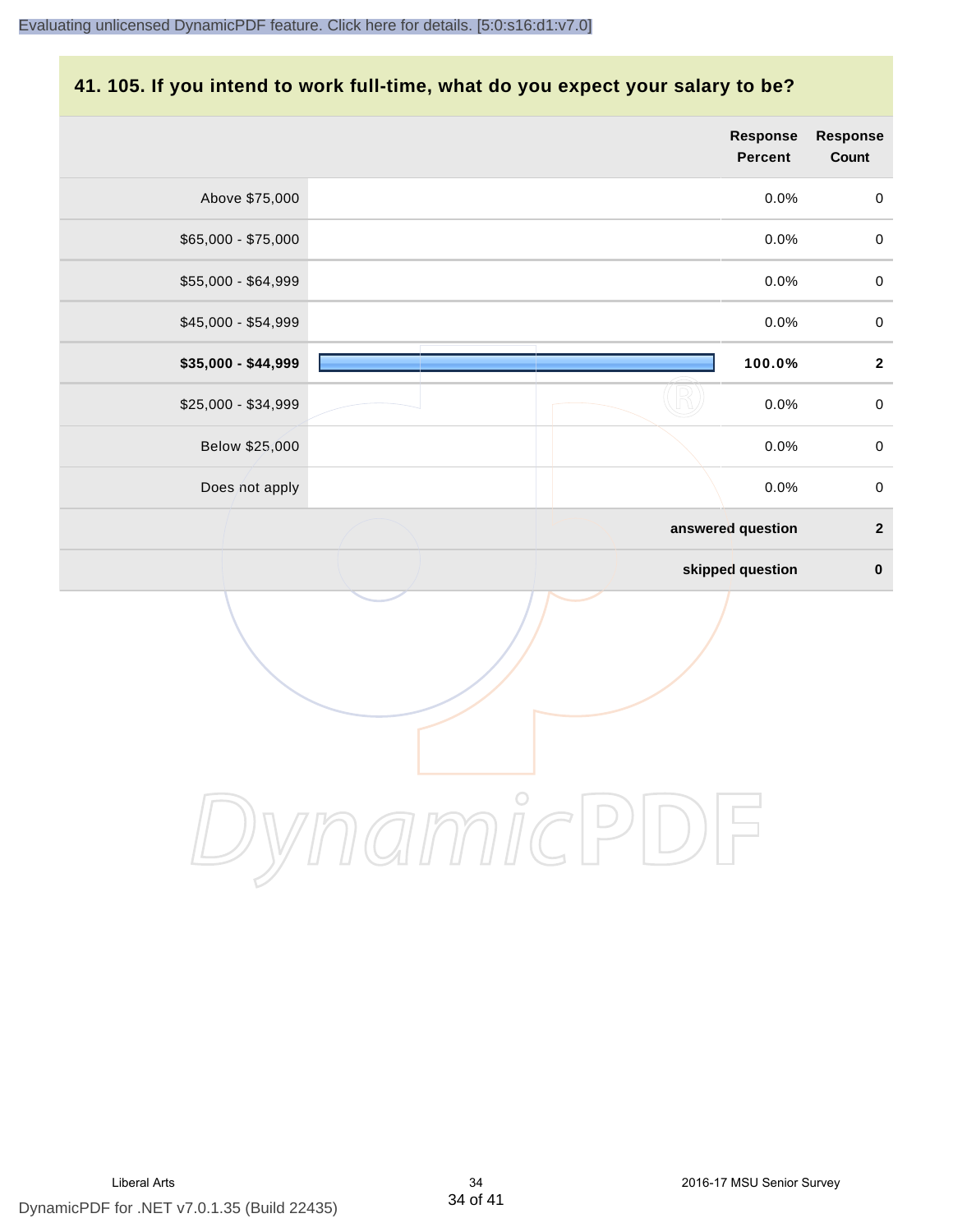#### **41. 105. If you intend to work full-time, what do you expect your salary to be?**

| answered question |  |
|-------------------|--|
| skipped question  |  |

## **42. 106. If you intend to continue your education, please indicate which statement best describes the institution you will attend.**

|                                        |  | <b>Response</b><br><b>Percent</b> | <b>Response</b><br>Count |
|----------------------------------------|--|-----------------------------------|--------------------------|
| <b>Murray State University</b>         |  | 0.0%                              | $\mathbf 0$              |
| University/College in Kentucky         |  | 0.0%                              | $\mathbf 0$              |
| University/College outside<br>Kentucky |  | 100.0%                            | $\mathbf{2}$             |
| Does not apply                         |  | $0.0\%$                           | $\mathbf 0$              |
|                                        |  | answered question                 | $\mathbf{2}$             |
|                                        |  | skipped question                  | $\bf{0}$                 |

#### **43. 107. "I would recommend Murray State University to a prospective student."**

|                   | <b>Response</b><br><b>Percent</b> | <b>Response</b><br>Count |
|-------------------|-----------------------------------|--------------------------|
| Strongly agree    | └<br>0.0%                         | $\pmb{0}$                |
| Agree             | 50.0%                             | 1                        |
| <b>Disagree</b>   | 50.0%                             | 1                        |
| Strongly disagree | 0.0%                              | $\pmb{0}$                |
|                   | answered question                 | $\overline{2}$           |
|                   | skipped question                  | $\pmb{0}$                |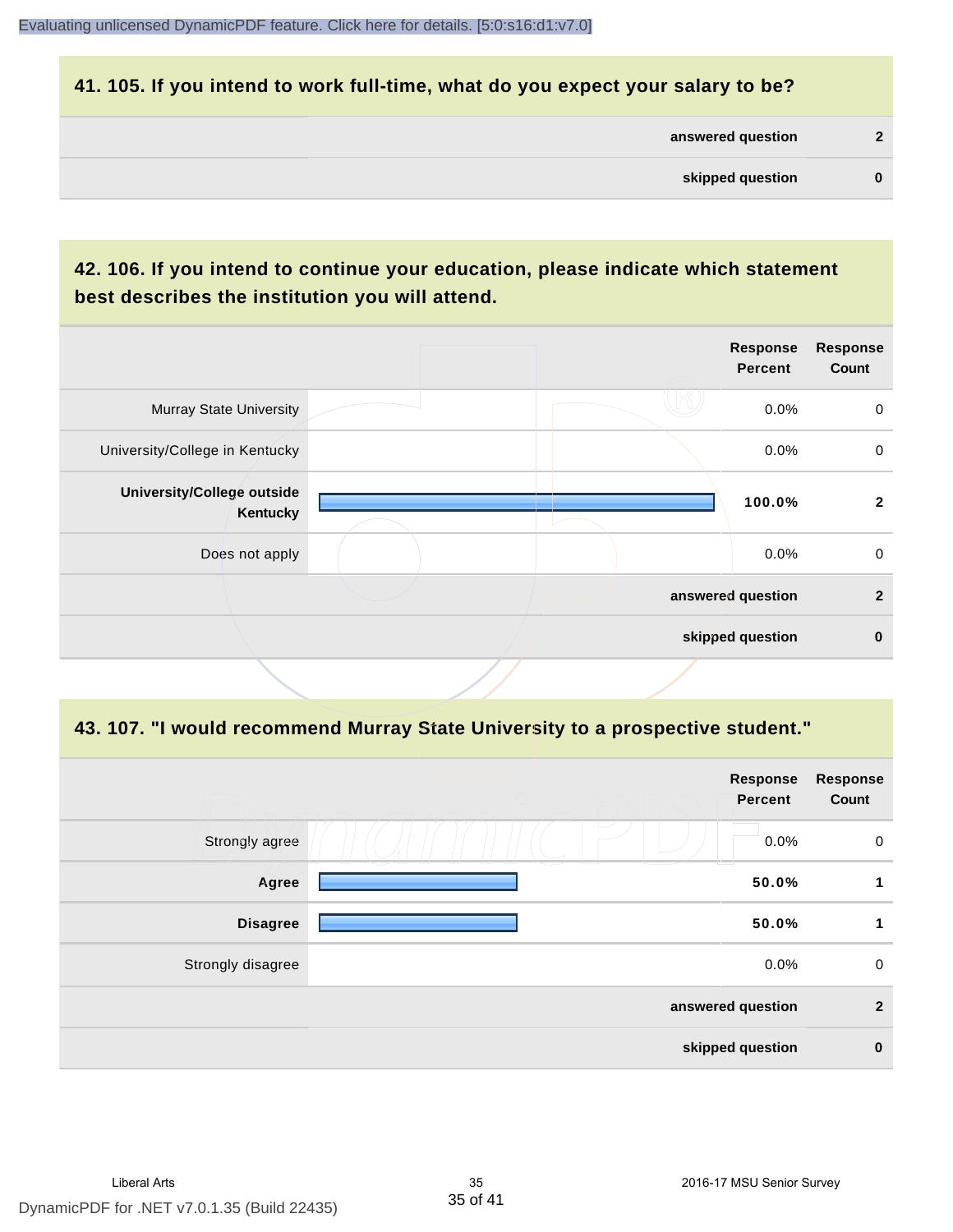| 44. Feedback:     |                   |
|-------------------|-------------------|
|                   | Response<br>Count |
|                   | 1                 |
| answered question | $\mathbf{1}$      |
| skipped question  | 1                 |
|                   |                   |

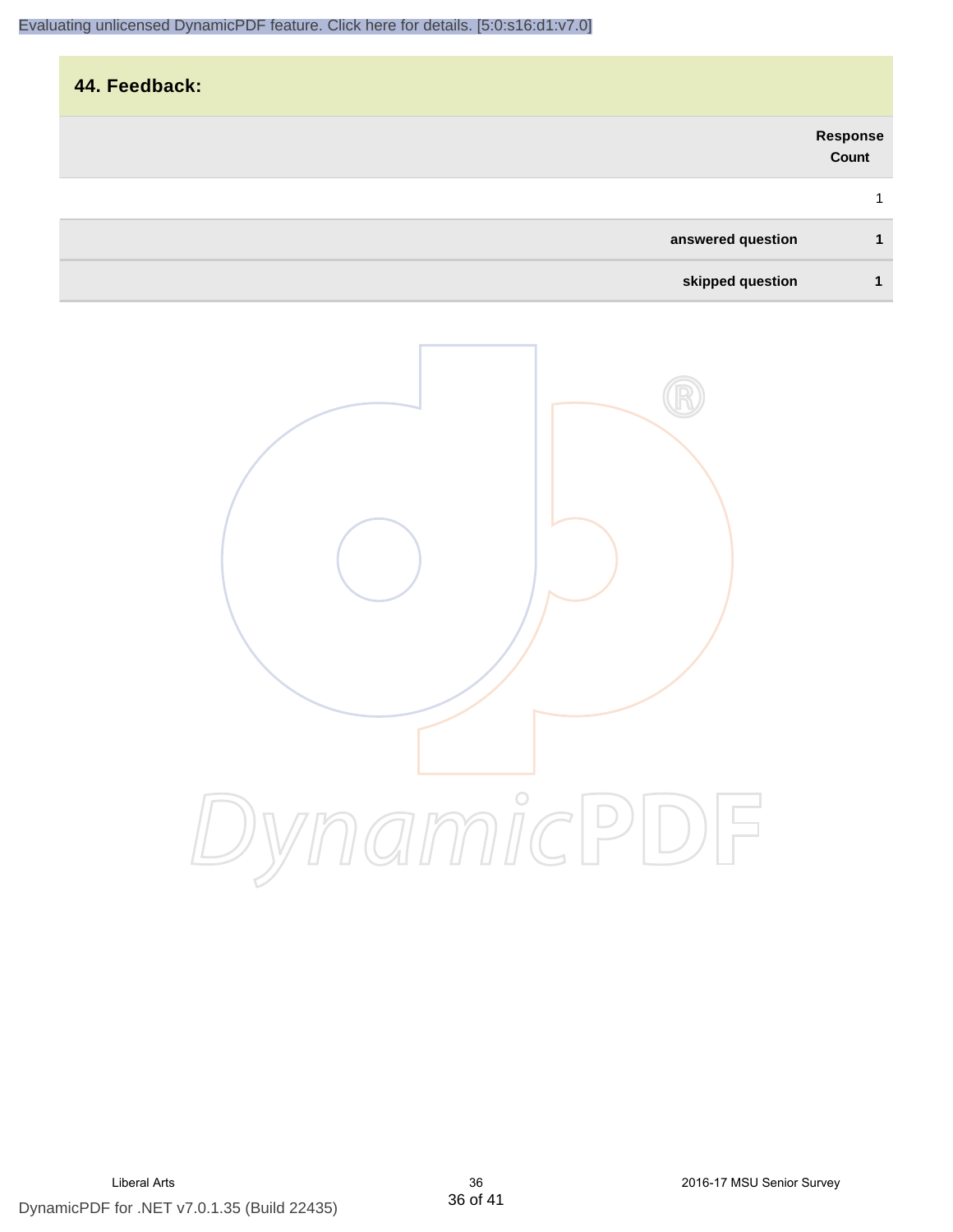|                                                 | Response<br><b>Percent</b> | <b>Response</b><br>Count |
|-------------------------------------------------|----------------------------|--------------------------|
| Accounting                                      | 0.0%                       | $\pmb{0}$                |
| Advertising                                     | 0.0%                       | $\mathbf 0$              |
| <b>Business Administration</b><br>(associate's) | 0.0%                       | $\mathbf 0$              |
| <b>Business Administration</b><br>(bachelor's)  | 0.0%                       | $\pmb{0}$                |
| <b>Business GIS (certificate)</b>               | 0.0%                       | $\mathbf 0$              |
| <b>Computer Information Systems</b>             | 0.0%                       | $\pmb{0}$                |
| <b>Computer Science</b>                         | 0.0%                       | $\pmb{0}$                |
| Economics                                       | 0.0%                       | $\mathbf 0$              |
| Finance                                         | 0.0%                       | $\pmb{0}$                |
| <b>Graphic Communications Media</b>             | 0.0%                       | $\mathbf 0$              |
| <b>International Business</b>                   | 0.0%                       | $\pmb{0}$                |
| Journalism                                      | 0.0%                       | $\pmb{0}$                |
| Management                                      | 0.0%                       | $\,0\,$                  |
| Marketing                                       | 0.0%                       | $\mathbf 0$              |
| Organizational Communication                    | 0.0%                       | $\pmb{0}$                |
| <b>Public Relations</b>                         | 0.0%                       | $\pmb{0}$                |
| <b>Television Production</b>                    | 0.0%                       | $\mathbf 0$              |
| <b>Telecommunications Systems</b><br>Mgmt       | 0.0%                       | $\pmb{0}$                |
|                                                 | answered question          | $\pmb{0}$                |
|                                                 | skipped question           | $\boldsymbol{2}$         |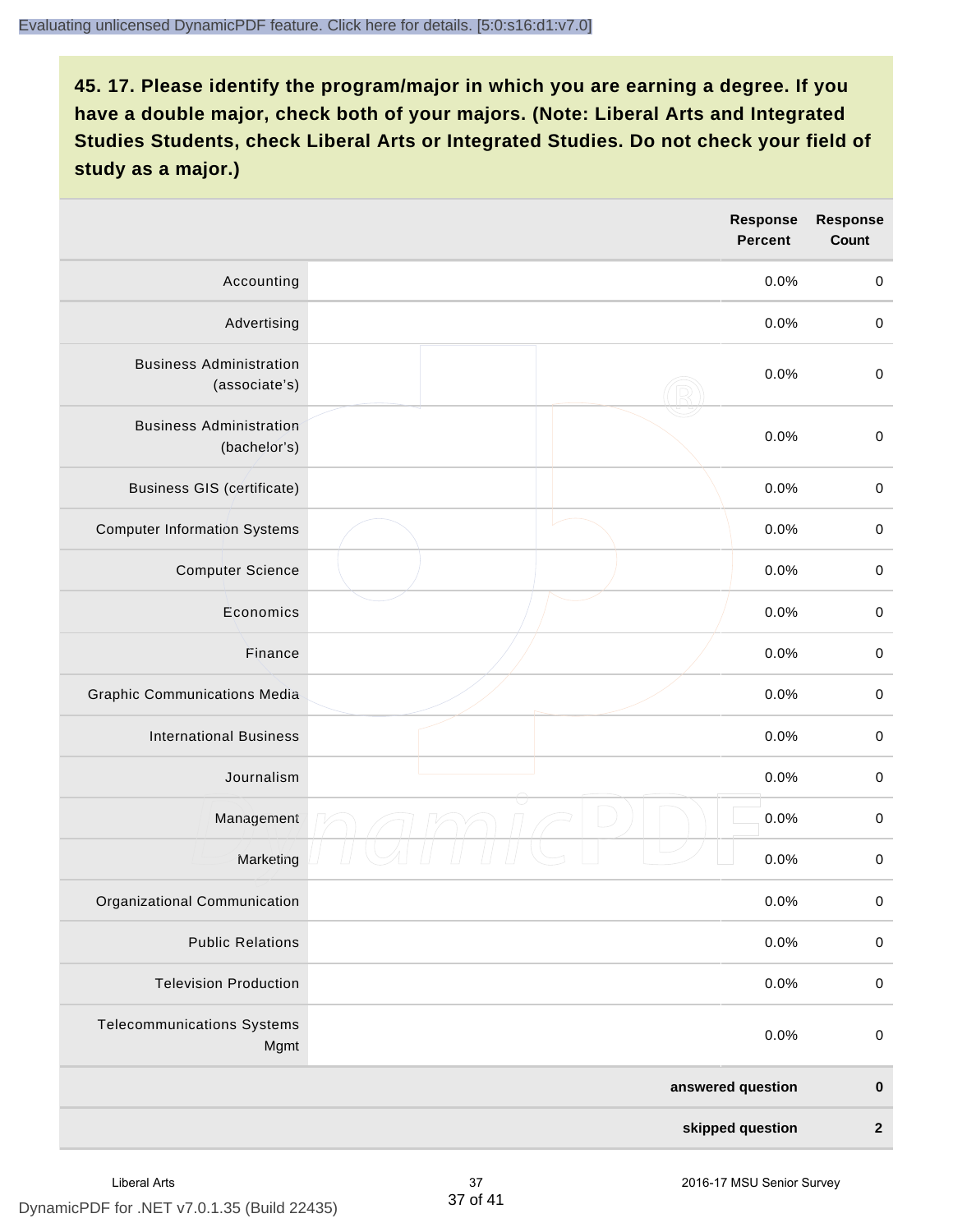| <b>Career &amp; Technical Education</b><br>(associate's) | 0.0%              | $\boldsymbol{0}$ |
|----------------------------------------------------------|-------------------|------------------|
| <b>Career &amp; Technical Education</b><br>(bachelor's)  | 0.0%              | $\boldsymbol{0}$ |
| <b>Criminal Justice</b>                                  | 0.0%              | $\boldsymbol{0}$ |
| <b>Elementary School Education</b>                       | 0.0%              | $\boldsymbol{0}$ |
| Health & Physical Education                              | 0.0%              | $\pmb{0}$        |
| Interdisciplinary Early Childhood<br>Education           | 0.0%              | $\boldsymbol{0}$ |
| Learning & Behavior Disorders                            | 0.0%              | $\boldsymbol{0}$ |
| Middle School Education                                  | 0.0%              | $\boldsymbol{0}$ |
| <b>Recreation &amp; Leisure Services</b>                 | 0.0%              | $\pmb{0}$        |
| Social Work                                              | 0.0%              | $\pmb{0}$        |
| Youth & Nonprofit Leadership                             | 0.0%              | $\boldsymbol{0}$ |
| Art                                                      | 0.0%              | $\boldsymbol{0}$ |
| Creative Writing (BFA)                                   | 0.0%              | $\boldsymbol{0}$ |
| English                                                  | 0.0%              | $\pmb{0}$        |
| <b>English Education (TESOL)</b>                         | 0.0%              | $\pmb{0}$        |
| Philosophy                                               | 0.0%              | 0                |
| <b>International Affairs</b>                             | 0.0%              | $\pmb{0}$        |
| <b>Political Science</b>                                 | 0.0%              | $\pmb{0}$        |
| <b>Public Administration</b>                             | 0.0%              | $\pmb{0}$        |
|                                                          | answered question | $\pmb{0}$        |
|                                                          | skipped question  | $\boldsymbol{2}$ |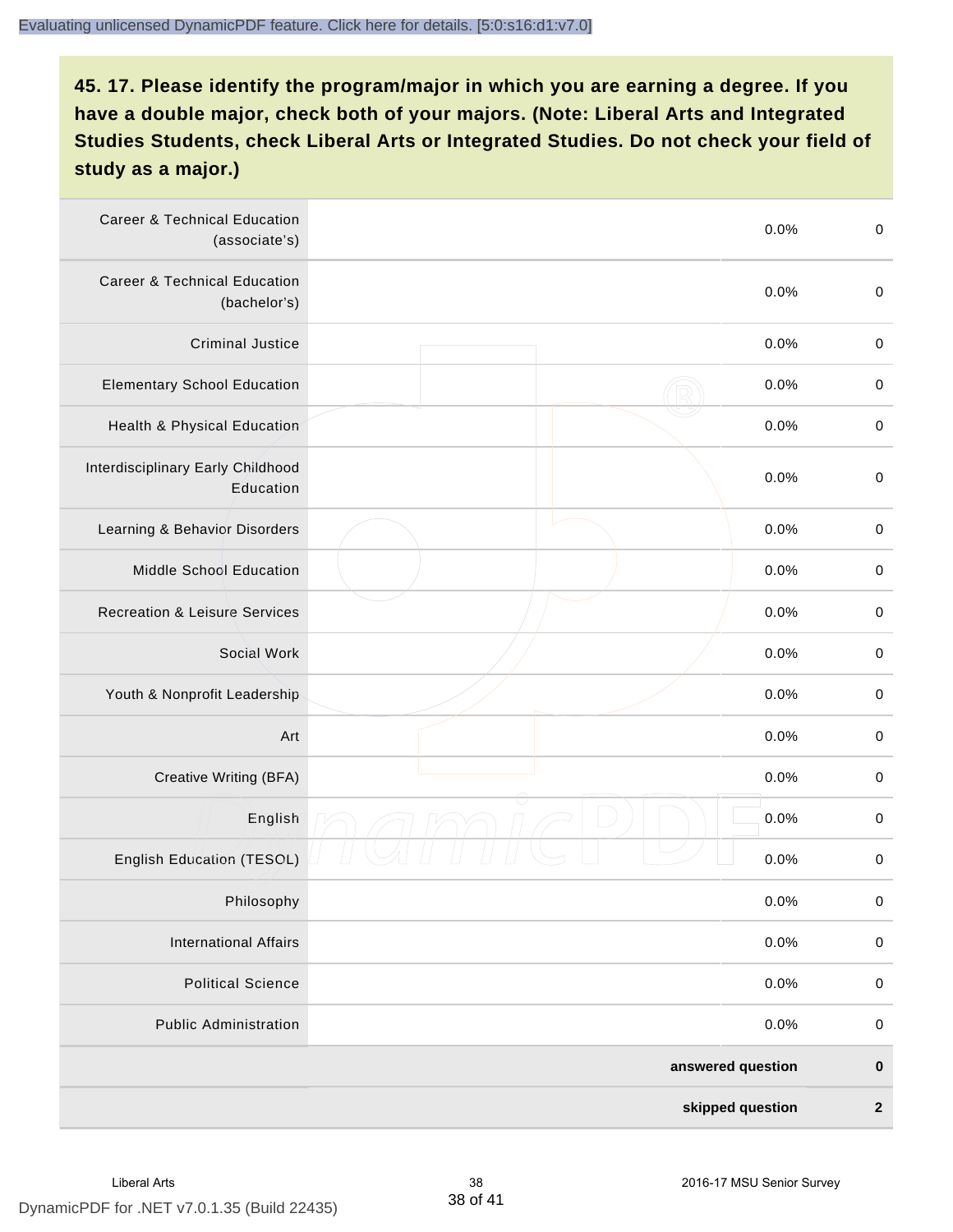| Sociology                                     | 0.0%               | $\mathbf 0$      |
|-----------------------------------------------|--------------------|------------------|
| History                                       | 0.0%               | $\mathbf 0$      |
| <b>Liberal Arts</b>                           | 0.0%               | $\mathbf 0$      |
| French                                        | 0.0%               | $\mathbf 0$      |
| German                                        | 0.0%               | $\pmb{0}$        |
| Japanese                                      | 0.0%               | $\mathbf 0$      |
| Spanish                                       | 0.0%               | $\mathbf 0$      |
| Music                                         | 0.0%               | $\mathbf 0$      |
| Music Business                                | 0.0%               | $\pmb{0}$        |
| Psychology                                    | 0.0%               | $\mathbf 0$      |
| Theatre                                       | 0.0%               | $\pmb{0}$        |
| Biology                                       | 0.0%               | $\mbox{O}$       |
| Wildlife & Conservation Biology               | 0.0%               | $\mathbf 0$      |
| Chemistry                                     | 0.0%               | $\mathbf 0$      |
| <b>Applied Physics</b>                        | $\bigcirc$<br>0.0% | $\boldsymbol{0}$ |
| <b>Engineering Physics</b>                    | 0.0%               | $\mathbf 0$      |
| Physics                                       | 0.0%               | $\mathbf 0$      |
| Geosciences                                   | 0.0%               | $\pmb{0}$        |
| Civil Engineering Technology<br>(associate's) | 0.0%               | $\pmb{0}$        |
| Civil Engineering Technology<br>(bachelor's)  | 0.0%               | $\pmb{0}$        |
|                                               | answered question  | $\pmb{0}$        |
|                                               | skipped question   | $\boldsymbol{2}$ |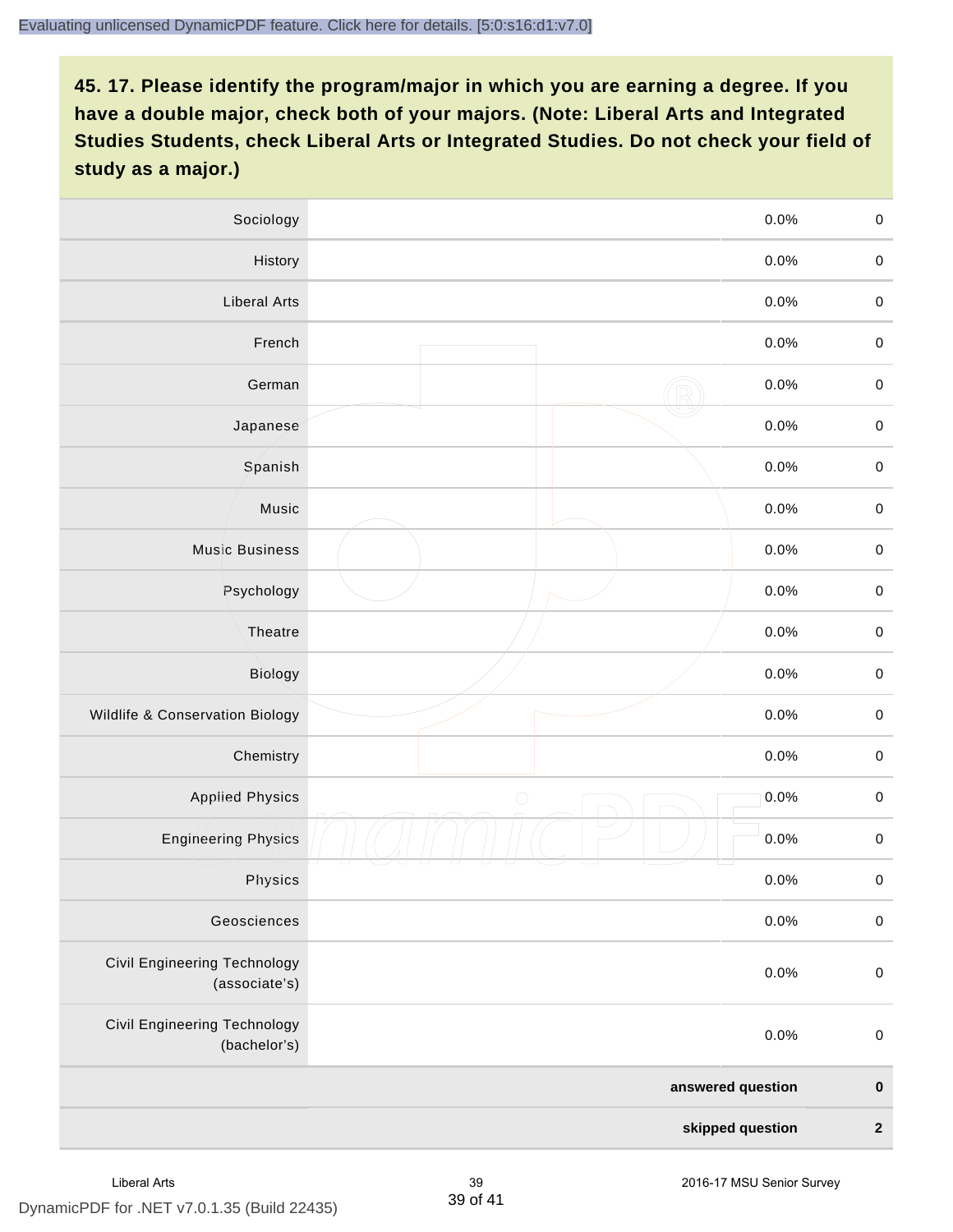| <b>Electromechanical Engineering</b><br>Technology | 0.0%              | $\boldsymbol{0}$ |
|----------------------------------------------------|-------------------|------------------|
| <b>Engineering Graphics &amp; Design</b>           | 0.0%              | $\pmb{0}$        |
| <b>Interior Design</b>                             | 0.0%              | $\boldsymbol{0}$ |
| Manufacturing Technology                           | 0.0%              | $\boldsymbol{0}$ |
| Occupational Safety and Health                     | 0.0%              | $\boldsymbol{0}$ |
| <b>Industrial Technology</b><br>(associate's)      | 0.0%              | $\,0\,$          |
| Mathematics                                        | 0.0%              | $\boldsymbol{0}$ |
| <b>Telecommunications Systems</b><br>Mgmt          | 0.0%              | $\boldsymbol{0}$ |
| Agricultural Science & Technology<br>(associate's) | 0.0%              | $\boldsymbol{0}$ |
| Agricultural Science (bachelor's)                  | 0.0%              | $\boldsymbol{0}$ |
| Animal Technology/Animal-Equine                    | 0.0%              | $\boldsymbol{0}$ |
| Animal Technology/Vet Tech,<br>Pre-Vet             | 0.0%              | $\boldsymbol{0}$ |
| Athletic Training                                  | 0.0%              | $\pmb{0}$        |
| <b>Communication Disorders</b>                     | 0.0%              | $\boldsymbol{0}$ |
| <b>Exercise Science</b>                            | 0.0%              | $\pmb{0}$        |
| Nursing                                            | 0.0%              | $\pmb{0}$        |
| Nursing/RN to BSN                                  | 0.0%              | $\boldsymbol{0}$ |
| Nutrition, Dietetics, & Food Mgmt                  | 0.0%              | $\pmb{0}$        |
|                                                    | answered question | $\pmb{0}$        |
|                                                    | skipped question  | $\boldsymbol{2}$ |